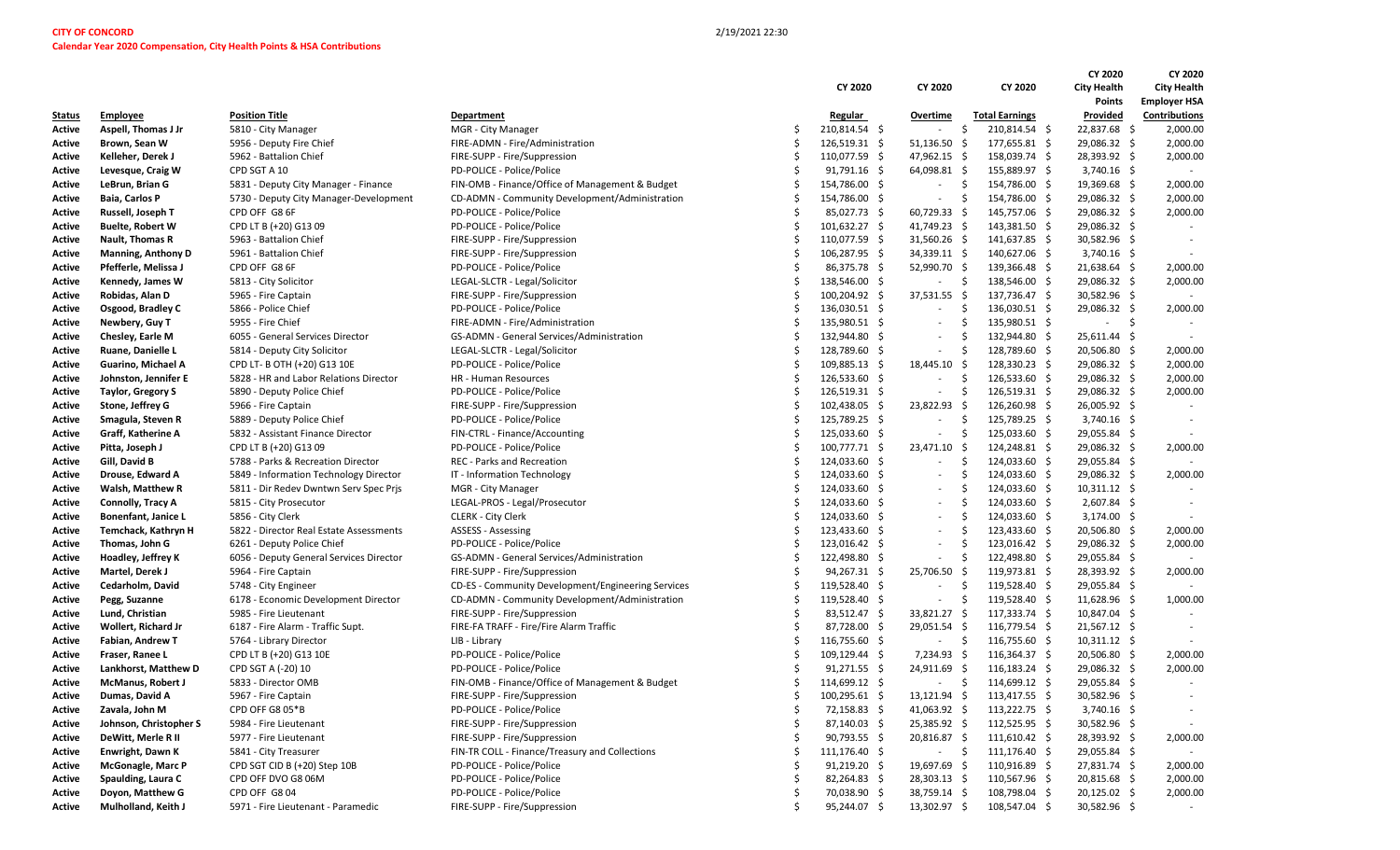|               |                              |                                         |                                                                |    | CY 2020          | CY 2020                  | CY 2020                              | <b>City Health</b> | <b>City Health</b>  |
|---------------|------------------------------|-----------------------------------------|----------------------------------------------------------------|----|------------------|--------------------------|--------------------------------------|--------------------|---------------------|
|               |                              |                                         |                                                                |    |                  |                          |                                      | Points             | <b>Employer HSA</b> |
| <b>Status</b> | <b>Employee</b>              | <b>Position Title</b>                   | <b>Department</b>                                              |    | <b>Regular</b>   | <b>Overtime</b>          | <b>Total Earnings</b>                | Provided           | Contributions       |
| Active        | Casey, Matthew J             | CPD LT A (<20) G13 08                   | PD-POLICE - Police/Police                                      | S  | 89,989.31 \$     | 18,512.32 \$             | 108,501.63 \$                        | 29,086.32 \$       | 2,000.00            |
| Active        | Chisholm, John A             | 6190 - EMS Captain                      | FIRE-ADMN - Fire/Administration                                | Ś  | 104,943.30 \$    | $2,655.62$ \$            | 107,598.92 \$                        | 30,582.96 \$       |                     |
| Active        | Dolloff, Christopher M       | 5975 - Fire Lieutenant                  | FIRE-SUPP - Fire/Suppression                                   | Ŝ. | 88,985.07 \$     | 18,608.85 \$             | 107,593.92 \$                        | 28,828.08 \$       |                     |
| Active        | Yerkes, Thomas W             | CPD SGT A CID (<20) G11 10              | PD-POLICE - Police/Police                                      | Ŝ  | 92,181.44 \$     | $15,254.93$ \$           | 107,436.37 \$                        | 29,086.32 \$       | 2,000.00            |
| Active        | Ofrias, Patrick J            | CPD SGT A (-20) G11 07                  | PD-POLICE - Police/Police                                      |    | 73,094.45 \$     | 34,025.67 \$             | 107,120.12 \$                        | 12,776.52 \$       | 1,750.00            |
| Active        | McAuliffe, John              | 5982 - Fire Lieutenant                  | FIRE-SUPP - Fire/Suppression                                   | Ŝ. | 90,793.55 \$     | $16,124.22 \div$         | 106,917.77 \$                        | 26,005.92 \$       |                     |
| Active        | Moulton, Barrett J           | CPD LT B (+20) G13 09                   | PD-POLICE - Police/Police                                      |    | $102,532.08$ \$  | $3,674.96$ \$            | 106,207.04 \$                        | $3,740.16$ \$      |                     |
| Active        | Fisher, Daniel L             | 6160 - Fire Lieutenant                  | FIRE-SUPP - Fire/Suppression                                   |    | 89,314.57 \$     | 15,949.36 \$             | 105,263.93 \$                        | 30,582.96 \$       |                     |
| Active        | Dzelic, Almedin              | CPD OFF CID&YS G8 06F                   | PD-POLICE - Police/Police                                      | Ŝ  | 85,592.19 \$     | 19,660.80 \$             | 105,252.99 \$                        | 29,086.32 \$       | 2,000.00            |
| Active        | Burgess, Jay C               | 6106 - Public Properties Superintendent | GS-PP - General Services/Public Properties                     |    | 104,859.97 \$    | $\sim$                   | $\ddot{\mathsf{S}}$<br>104,859.97 \$ | 29,086.32 \$       | 2,000.00            |
| Active        | Major, James D               | 6068 - HU Division Superintendent       | GS-ADMN - General Services/Administration                      |    | 104,831.98 \$    | $\sim$                   | 104,831.98 \$<br>.s                  | 28,396.20 \$       | 2,000.00            |
| Active        | Wroblewski, Charles M        | CPD LT A (<20) G13 07                   | PD-POLICE - Police/Police                                      |    | 98,397.58 \$     | $6,254.83$ \$            | 104,652.41 \$                        | 10,079.04 \$       |                     |
| Active        | Philippon, Marco             | 5703 - Water Treatment Plant Supt.      | GS-WTP OPS - General Services/Water Treatment Plant Operations |    | 104,460.00 \$    | $\sim$                   | \$<br>104,460.00 \$                  | 20,949.36 \$       |                     |
| Active        | Emis-Williams, Karen O       | 5794 - Human Services Director          | <b>HS</b> - Human Services                                     |    | 103,673.60 \$    | $\sim$                   | 103,673.60 \$<br>-\$                 | 28,393.92 \$       |                     |
| Active        | Lovejoy, Christian A         | CPD SGT A (-20) G11 09                  | PD-POLICE - Police/Police                                      | Ŝ. | 84,605.39 \$     | 17,844.48 \$             | 102,449.87 \$                        | 10,321.92 \$       |                     |
| Active        | Wyszynski, Sarah E           | CPD OFF G8 05                           | PD-POLICE - Police/Police                                      | .S | 71,053.84 \$     | 30,756.63 \$             | 101,810.47 \$                        | 10,321.92 \$       | 1,000.00            |
| Active        | Sirois, Paul J               | 6188 - Fire Marshal                     | FIRE-FPREV - Fire/Fire Prevention                              |    | 90,813.71 \$     | 10,654.97 \$             | 101,468.68 \$                        | 28,828.08 \$       |                     |
| Active        | Clark, Adam                  | 6209 - Administration Division Manager  | GS-ADMN - General Services/Administration                      | S  | 100,919.20 \$    | $\sim$                   | $\ddot{\mathsf{s}}$<br>100,919.20 \$ | 28,746.96 \$       |                     |
| Active        | Pawlowski, Michael D         | 5976 - Fire Lieutenant                  | FIRE-SUPP - Fire/Suppression                                   | Ŝ  | 87,226.51 \$     | 13,347.44 \$             | 100,573.95 \$                        | 30,582.96 \$       |                     |
| Active        | Cregg, Brian J               | CPD OFF G8 06F                          | PD-POLICE - Police/Police                                      |    | 84,721.43 \$     | 15,750.96 \$             | 100,472.39 \$                        | 29,086.32 \$       | 2,000.00            |
| Active        | Hassapes, Mark N             | CPD OFF CID G8 06B                      | PD-POLICE - Police/Police                                      | \$ | 86,306.08 \$     | 13,497.22 \$             | $99,803.30$ \$                       | 29,086.32 \$       | 2,000.00            |
| Active        | Otterson, Kristopher         | 5981 - Fire Lieutenant                  | FIRE-SUPP - Fire/Suppression                                   | Ŝ. | 85,310.57 \$     | 13,988.74 \$             | 99,299.31 \$                         | 28,364.88 \$       |                     |
| Active        | Kulik, Jonathan C            | CPD OFF CID G8 05                       | PD-POLICE - Police/Police                                      |    | 72,925.14 \$     | 25,982.63 \$             | 98,907.77 \$                         | $5,631.84$ \$      | 1,000.00            |
| Active        | <b>McCullough, Charles A</b> | CPD OFF G8 05                           | PD-POLICE - Police/Police                                      | S  | 71,466.02 \$     | 26,791.42 \$             | 98,257.44 \$                         | $3,740.16$ \$      |                     |
| Active        | Shank, Heather R             | 5732 - City Planner                     | CD-CP - Community Development/Community Planning               | Ŝ  | 98,239.20 \$     | $\sim$                   | \$<br>98,239.20 \$                   | 20,483.76 \$       |                     |
| Active        | Harpell, Donald C            | 5980 - Fire Lieutenant                  | FIRE-SUPP - Fire/Suppression                                   |    | $90,793.55$ \$   | 7,399.93 \$              | 98,193.48 \$                         | 30,582.96 \$       |                     |
| Active        | Carter, Steven M             | CPD OFF G8 05                           | PD-POLICE - Police/Police                                      | \$ | 72,399.43 \$     | $25,618.48$ \$           | 98,017.91 \$                         | $10,321.92 \div$   | 1,000.00            |
| Active        | Waterman, Tina M             | 5839 - Purchasing Manager               | FIN-PUR - Finance/Purchasing                                   | Ŝ. | 97,676.32 \$     | $\sim$                   | -\$<br>$97,676.32$ \$                | 29,086.32 \$       | 2,000.00            |
| Active        | Costello, Michael J          | 6189 - Training Captain                 | FIRE-ADMN - Fire/Administration                                |    | 83,188.90 \$     | 14,317.95 \$             | $97,506.85$ \$                       | 18,539.04 \$       |                     |
| Active        | Drukker, Martha L            | 5750 - Associate Engineer               | CD-ES - Community Development/Engineering Services             |    | 96,883.84 \$     | $\sim$                   | -\$<br>96,883.84 \$                  | 11,628.96 \$       | 1,000.00            |
| Active        | Newbery, Bradley A           | 5979 - Fire Lieutenant                  | FIRE-SUPP - Fire/Suppression                                   | Ŝ  | 78,507.39 \$     | 17,824.38 \$             | 96,331.77 \$                         | 30,582.96 \$       |                     |
| Active        | Patterson, Andrew P          | 6036 - Firefighter/EMT                  | FIRE-SUPP - Fire/Suppression                                   | Ŝ  | 77,011.87 \$     | 19,012.64 \$             | $96,024.51$ \$                       | $15,901.44$ \$     | 2,000.00            |
| Active        | Mensah, Felix                | CPD OFF G8 06                           | PD-POLICE - Police/Police                                      | \$ | 77,770.39 \$     | $18,146.15$ \$           | $95,916.54$ \$                       | 20,967.12 \$       | 2,000.00            |
| Active        | Dexter, Dana J               | CPD OFF CID G8 06 F                     | PD-POLICE - Police/Police                                      | .S | 82,899.33 \$     | $12,923.08 \; \simeq$    | $95,822.41$ \$                       | 20,506.80 \$       |                     |
| Active        | Anderson, Eric M             | 6008 - Firefighter/EMT                  | FIRE-SUPP - Fire/Suppression                                   |    | 77,011.87 \$     | 18,561.77 \$             | $95,573.64$ \$                       | 29,086.32 \$       | 2,000.00            |
| Active        | Mitchell, Benjamin M         | CPD SGT A (<20) G11 7                   | PD-POLICE - Police/Police                                      |    | 78,955.93 \$     | 16,443.77 \$             | 95,399.70 \$                         | 28,777.44 \$       | 2,000.00            |
| Active        | Langille, Michael D          | 5996 - Firefighter Paramedic            | FIRE-SUPP - Fire/Suppression                                   |    | 83,601.55 \$     | 11,514.23 \$             | $95,115.78$ \$                       | 29,086.32 \$       | 2,000.00            |
| Active        | <b>Bardwell, Jeffrey R</b>   | 6107 - Arena Properties Manager         | GS-PPA - General Services/Public Properties Arena              |    | 94,946.80 \$     | $\overline{\phantom{a}}$ | -\$<br>94,946.80 \$                  | 29,055.84 \$       |                     |
| Active        | <b>Walker, Craig E</b>       | 5739 - Zoning Administrator             | CD-BCS - Community Development/Building and Code Services      |    | 94,696.80 \$     | $\sim$                   | \$<br>94,696.80 \$                   | 16,211.28 \$       |                     |
| Active        | Currier, David M             | 6017 - Firefighter/EMT                  | FIRE-SUPP - Fire/Suppression                                   | .S | 77,011.87 \$     | 17,655.95 \$             | 94,667.82 \$                         | 29,086.32 \$       |                     |
| Active        | Chase, Bernard S             | 6263 - Course and Facilities Manager    | REC - Parks and Recreation                                     | .S | $94,133.92 \div$ |                          | -\$<br>$94,133.92$ \$                | 20,483.76 \$       |                     |
| Active        | <b>Fallon, Matthew V</b>     | 6023 - Firefighter/EMT                  | FIRE-SUPP - Fire/Suppression                                   | Ŝ. | 76,861.87 \$     | 17,238.65 \$             | 94,100.52 \$                         | 27,331.44 \$       | 2,000.00            |
| Active        | Gendron, Paul E              | 5734 - City Surveyor                    | CD-ES - Community Development/Engineering Services             | S  | 94,097.05 \$     |                          | -S<br>94,097.05 \$                   | 29,086.32 \$       | 2,000.00            |
| Active        | Alexander, Donna M           | 6208 - Assistant Admin Division Manager | GS-ADMN - General Services/Administration                      | Ŝ  | 94,096.80 \$     | $\sim$                   | \$<br>94,096.80 \$                   | 29,055.84 \$       |                     |
| Active        | Zhou, Yingchun               | 5753 - GIS Coordinator                  | CD-ES - Community Development/Engineering Services             |    | 94,096.80 \$     | $\overline{\phantom{a}}$ | \$<br>94,096.80 \$                   | $3,740.16$ \$      |                     |
| Active        | Cook, Brian H                | CPD OFF G8 06B                          | PD-POLICE - Police/Police                                      | S  | 86,649.43 \$     | 7,262.42 \$              | $93,911.85$ \$                       | 14,430.00 \$       | 1,000.00            |
| Active        | Bryant, Laura S              | 6233 - Assistant Director Parks and Rec | REC - Parks and Recreation                                     | S  | $93,626.80$ \$   | $\sim$                   | $93,626.80$ \$<br>-\$                | 29,055.84 \$       |                     |
| Active        | Smullen, Jonathan R          | 6200 - Assistant IT Director            | IT - Information Technology                                    |    | $93,626.80$ \$   | $\overline{\phantom{a}}$ | \$<br>$93,626.80$ \$                 | 20,506.80 \$       | 2,000.00            |
| Active        | Driscoll, Daniel C           | 5713 - Wastewater Treatment Plant Super | GS-ADMN - General Services/Administration                      |    | $93,526.80$ \$   | ٠                        | \$<br>$93,526.80$ \$                 | 15,870.96 \$       |                     |
| Active        | Davis, Andrew                | 6018 - Firefighter/EMT                  | FIRE-SUPP - Fire/Suppression                                   | .s | 78,736.87 \$     | 14,776.33 \$             | $93,513.20$ \$                       | 29,086.32 \$       | 2,000.00            |
| Active        | Cole, Matthew I              | 5991 - Firefighter Paramedic            | FIRE-SUPP - Fire/Suppression                                   |    | 84,746.11 \$     | $8,650.61$ \$            | 93,396.72 \$                         | 20,506.80 \$       | 2,000.00            |
| Active        | Shaughnessy, Paul V          | CPD OFF CID G8 06E                      | PD-POLICE - Police/Police                                      |    | 78,914.10 \$     | $14,363.13$ \$           | 93,277.23 \$                         | 20,506.80 \$       | 2,000.00            |
| Active        | Randall, Daniel C            | 6040 - Firefighter/EMT                  | FIRE-SUPP - Fire/Suppression                                   | \$ | 79,683.47 \$     | $13,505.01$ \$           | 93,188.48 \$                         | 29,086.32 \$       | 2,000.00            |
|               | <b>Bose, Mathew W</b>        | 6192 - Asst Lib Dir and Tech Sevr Mgr   | LIB - Library                                                  |    | $92,926.80$ \$   |                          | \$<br>$92,926.80$ \$                 | 29,055.84 \$       |                     |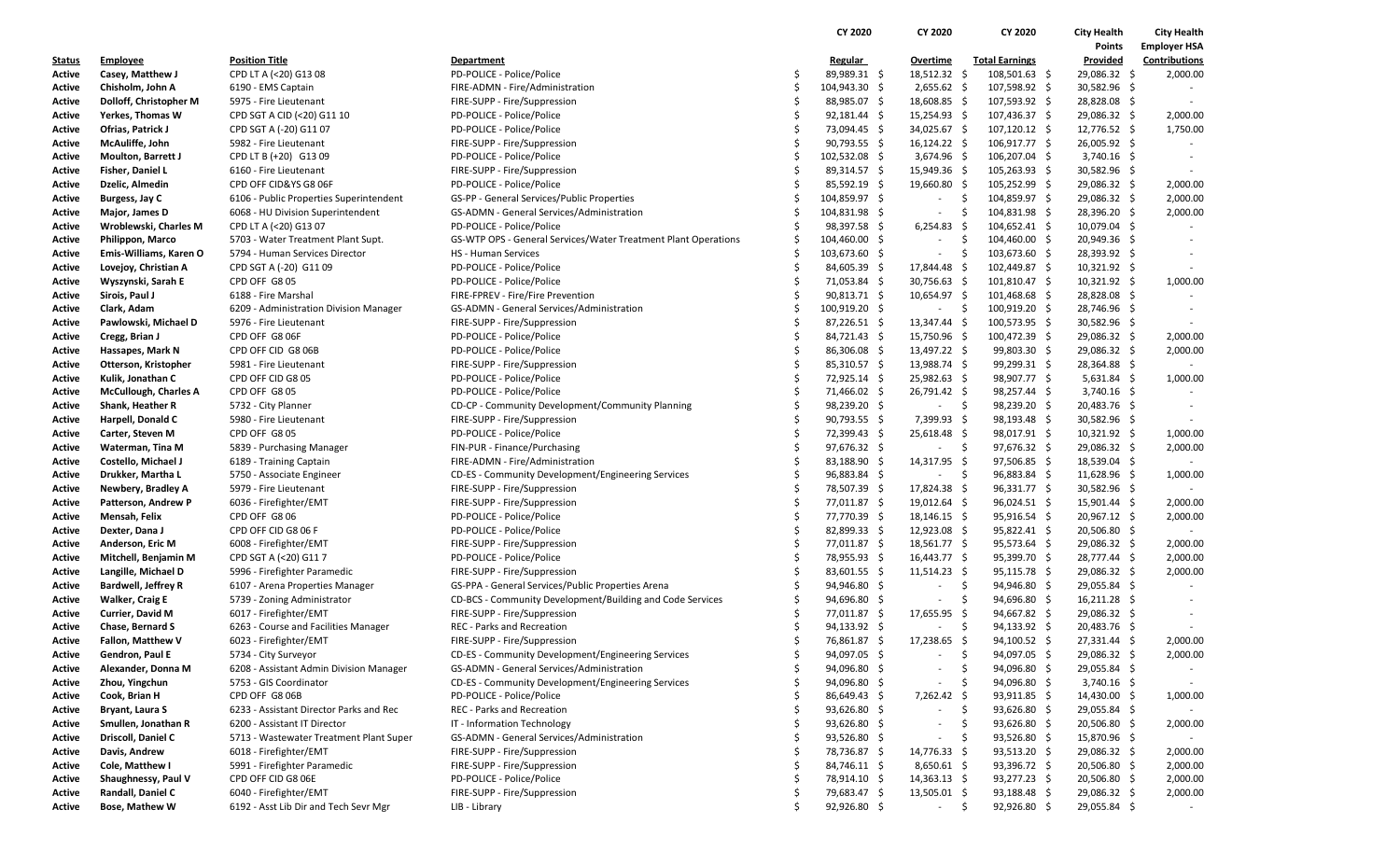|               |                              |                                         |                                                                   |     | CY 2020        | CY 2020                  | CY 2020               | <b>City Health</b> | <b>City Health</b>  |
|---------------|------------------------------|-----------------------------------------|-------------------------------------------------------------------|-----|----------------|--------------------------|-----------------------|--------------------|---------------------|
|               |                              |                                         |                                                                   |     |                |                          |                       | Points             | <b>Employer HSA</b> |
| <u>Status</u> | <b>Employee</b>              | Position Title                          | <b>Department</b>                                                 |     | <b>Regular</b> | Overtime                 | <b>Total Earnings</b> | Provided           | Contributions       |
| Active        | Demers, Robert A             | 5717 - Sewer System Supervisor          | GS-H/U SEWER - General Services/Highways and Utilities Sewer      | \$, | 81,309.63 \$   | $11,503.11$ \$           | 92,812.74 \$          | 20,506.80 \$       | 2,000.00            |
| Active        | Schneible, Mark A            | CPD OFF-CID G8 06M                      | PD-POLICE - Police/Police                                         | Ś   | 79,053.22 \$   | 13,755.64 \$             | 92,808.86 \$          | $3,740.16$ \$      |                     |
| Active        | Kiman, Brian J               | 5851 - Systems Analyst II               | IT - Information Technology                                       | \$  | 92,585.80 \$   | $-5$                     | 92,585.80 \$          | 29,086.32 \$       | 2,000.00            |
| Active        | Cronin, Alexander J          | CPD OFF G8 05                           | PD-POLICE - Police/Police                                         |     | 72,622.62 \$   | 19,927.23 \$             | $92,549.85$ \$        | $9,601.92 \div$    | 1,000.00            |
| Active        | Hemming, Stephen A           | CPD OFF G8 05                           | PD-POLICE - Police/Police                                         | Ś   | 72,935.40 \$   | $19,613.68$ \$           | $92,549.08$ \$        | $10,321.92 \div$   | 1,000.00            |
| Active        | Alcide, Yverson              | CPD OFF G8 03                           | PD-POLICE - Police/Police                                         | \$  | 65,425.22 \$   | 27,051.25 \$             | 92,476.47 \$          | 29,086.32 \$       | 2,000.00            |
| Active        | <b>McNutt, Nicholas B</b>    | CPD OFF G8 06M                          | PD-POLICE - Police/Police                                         |     | 85,340.21 \$   | $6,987.03$ \$            | $92,327.24$ \$        | 29,086.32 \$       | 2,000.00            |
| Active        | Schottler, Jeffrey M         | 6001 - Firefighter Paramedic            | FIRE-SUPP - Fire/Suppression                                      | Ś   | 84,448.61 \$   | $7,833.34$ \$            | $92,281.95$ \$        | 29,086.32 \$       | 2,000.00            |
| Active        | Mulleavey, Joseph E          | 5715 - Wastewater Maint Supervisor      | GS-WWTP MAINT - General Services/Waste Water Treatmnt Plant Maint | \$  | 78,338.08 \$   | 13,638.94 \$             | 91,977.02 \$          | 29,086.32 \$       | 2,000.00            |
| Active        | <b>Bickers, Daniel R</b>     | 6011 - Firefighter/EMT                  | FIRE-SUPP - Fire/Suppression                                      | Ś   | 77,086.87 \$   | $14,205.15$ \$           | $91,292.02$ \$        | 29,086.32 \$       | 2,000.00            |
| Active        | Levesque, Brian T            | 5691 - Fleet Manager                    | GS-VM - General Services/Vehicle Maintenance                      | Ś   | $91,244.80$ \$ |                          | - \$<br>91,244.80 \$  | 20,506.80 \$       | 2,000.00            |
| Active        | Ackerson, Robert L           | 5988 - Firefighter Paramedic            | FIRE-SUPP - Fire/Suppression                                      | \$  | 82,368.78 \$   | $8,788.29$ \$            | 91,157.07 \$          | $3,740.16$ \$      |                     |
| Active        | Demers, Kevin J              | 6138 - Highway Systems Supervisor       | GS-H/U HWY 1 - General Services/Highways and Utilities Hwy Crew1  | \$  | 75,854.23 \$   | $14,803.16 \pm 5$        | $90,657.39$ \$        | $2,607.84$ \$      |                     |
| Active        | Duckworth, James D           | 6021 - Firefighter/EMT                  | FIRE-SUPP - Fire/Suppression                                      | Ś   | 77,830.59 \$   | 12,660.13 \$             | 90,490.72 \$          | 21,232.56 \$       | 2,000.00            |
| Active        | Andrews, Robert D            | 5978 - Fire Lieutenant                  | FIRE-SUPP - Fire/Suppression                                      | \$  | 79,496.07 \$   | $10,771.10 \pm 10$       | 90,267.17 \$          | 26,639.04 \$       | 2,000.00            |
| Active        | <b>Richardson, Patrick C</b> | 6041 - Firefighter/EMT                  | FIRE-SUPP - Fire/Suppression                                      | Ś   | 77,011.87 \$   | 12,499.98 \$             | 89,511.85 \$          | 27,331.44 \$       | 2,000.00            |
| Active        | Souther, Michael H           | 6044 - Firefighter/EMT                  | FIRE-SUPP - Fire/Suppression                                      | Ś   | 76,824.47 \$   | 12,638.62 \$             | 89,463.09 \$          | 19,369.68 \$       | 2,000.00            |
| Active        | <b>Booker, Eric C</b>        | 6012 - Firefighter/EMT                  | FIRE-SUPP - Fire/Suppression                                      | \$  | 77,011.87 \$   | $11,950.88$ \$           | 88,962.75 \$          | 29,086.32 \$       | 2,000.00            |
| Active        | McCoy, Daniel G              | 5755 - Senior Engineering Technician    | CD-ES - Community Development/Engineering Services                | Ś   | 80,893.02 \$   | $7,933.89$ \$            | 88,826.91 \$          | 28,393.92 \$       |                     |
| Active        | McBride, John J              | 5970 - Fire Lieutenant - Paramedic      | FIRE-ADMN - Fire/Administration                                   | Ś   | 84,004.00 \$   | 4,659.76 \$              | 88,663.76 \$          | 20,430.00 \$       |                     |
| Active        | Murray, Nicole A             | CPD OFF CID/YS G8 06M                   | PD-POLICE - Police/Police                                         | \$  | 81,702.60 \$   | $6,861.41 \quad $$       | 88,564.01 \$          | $10,321.92$ \$     | 1,000.00            |
| Active        | Wheeler, Justin L            | 6109 - Field Maintenance Spec           | REC-GM Parks - Parks and Recreation/Grounds Maintenance Parks     | Ś   | 60,822.20 \$   | 27,295.81 \$             | 88,118.01 \$          | 20,160.00 \$       |                     |
| Active        | Richardson, Keith K          | 6000 - Firefighter Paramedic            | FIRE-SUPP - Fire/Suppression                                      | \$  | 78,086.23 \$   | $9,406.61$ \$            | 87,492.84 \$          | 29,055.84 \$       |                     |
| Active        | Brown, Wade M                | CPD OFF CID G8 06B                      | PD-POLICE - Police/Police                                         | \$  | 84,356.50 \$   | $2,665.63$ \$            | $87,022.13$ \$        | 29,086.32 \$       | 2,000.00            |
| Active        | Fenstermacher, Beth          | 5733 - Assistant City Planner           | CD-CP - Community Development/Community Planning                  |     | 86,901.60 \$   | $\overline{\phantom{a}}$ | - \$<br>86,901.60 \$  | 10,321.92 \$       | 1,000.00            |
| Active        | Galvin, Jonathan C           | CPD OFF G803                            | PD-POLICE - Police/Police                                         | Ś   | 65,291.70 \$   | $21,314.78$ \$           | 86,606.48 \$          | $10,321.92$ \$     | 1,000.00            |
| Active        | Chaput, Joseph L             | CPD OFF CID G8 06F                      | PD-POLICE - Police/Police                                         | \$  | $82,569.95$ \$ | 4,009.02 \$              | 86,578.97 \$          | 29,086.32 \$       | 2,000.00            |
| Active        | Howe, Ryan D                 | CPD OFF CRO G8 06B                      | PD-POLICE - Police/Police                                         |     | 84,796.84 \$   | $1,549.43$ \$            | 86,346.27 \$          | 29,086.32 \$       | 2,000.00            |
| Active        | Pratt, James F Jr            | 6039 - Firefighter/EMT                  | FIRE-SUPP - Fire/Suppression                                      | Ś   | 76,701.16 \$   | $9,593.39$ \$            | 86,294.55 \$          | 29,086.32 \$       | 2,000.00            |
| Active        | Croft, Bryan D               | CPD OFF CID G8 06M                      | PD-POLICE - Police/Police                                         | \$  | 81,749.30 \$   | 4,008.59 \$              | 85,757.89 \$          | $3,740.16$ \$      |                     |
| Active        | Freitas, James L             | 6005 - Firefighter/EMT                  | FIRE-SUPP - Fire/Suppression                                      |     | 77,086.87 \$   | $8,663.38$ \$            | 85,750.25 \$          | 29,055.84 \$       |                     |
| Active        | Cooper, Michael A            | CPD OFF G804                            | PD-POLICE - Police/Police                                         | Ś   | $67,141.20$ \$ | 18,501.91 \$             | $85,643.11$ \$        | 23,700.00 \$       | 2,000.00            |
| Active        | Kiehl, Kenneth A             | 5974 - Assistant Fire Marshal           | FIRE-FPREV - Fire/Fire Prevention                                 | \$  | 82,240.51 \$   | $3,204.31 \quad $$       | 85,444.82 \$          | $2,607.84$ \$      |                     |
| Active        | Piroso, Ronald F Jr          | 6038 - Firefighter/EMT                  | FIRE-SUPP - Fire/Suppression                                      |     | 77,011.87 \$   | $8,311.76$ \$            | $85,323.63$ \$        | 29,086.32 \$       | 2,000.00            |
| Active        | Carrara, Dario A             | 5738 - Chief Building Inspector         | CD-BCS - Community Development/Building and Code Services         | Ś   | 84,825.92 \$   | $\overline{\phantom{a}}$ | \$<br>84,825.92 \$    | 29,055.84 \$       |                     |
| Active        | Hall, David V                | 5737 - Code Administrator               | CD-BCS - Community Development/Building and Code Services         | \$  | 84,815.60 \$   | $\overline{\phantom{a}}$ | \$<br>84,815.60 \$    | $2,607.84$ \$      |                     |
| Active        | Morris, Adam W               | 6033 - Firefighter/EMT                  | FIRE-SUPP - Fire/Suppression                                      |     | 73,116.39 \$   | $11,629.33$ \$           | 84,745.72 \$          | $10,321.92 \div$   | 1,000.00            |
| Active        | Matson, Alexander W III      | 6032 - Firefighter/EMT                  | FIRE-SUPP - Fire/Suppression                                      | Ś   | 77,027.04 \$   | $7,254.03$ \$            | 84,281.07 \$          | 29,086.32 \$       | 2,000.00            |
| Active        | Folsom, Elisa M              | 5968 - Fire Captain Comm Supervisor     | FIRE-COMM - Fire/Communications                                   | Ś   | 81,879.60 \$   | $2,275.99$ \$            | 84,155.59 \$          | $3,174.00$ \$      |                     |
| Active        | Sinclair, Jonathan G         | 6043 - Firefighter/EMT                  | FIRE-SUPP - Fire/Suppression                                      |     | 75,929.06 \$   | 8,072.79 \$              | 84,001.85 \$          | 28,468.56 \$       | 2,000.00            |
| Active        | Curtis, Mahra N              | CPD OFF G8 04                           | PD-POLICE - Police/Police                                         | Ś   | 67,722.84 \$   | 16,130.97 \$             | 83,853.81 \$          | $10,621.45$ \$     | 1,000.00            |
| Active        | Moore, Marc                  | 6070 - Water Systems Supervisor         | GS-H/U WATER - General Services/Highways and Utilities Water      | Ś   | 69,597.31 \$   | 14,142.92 \$             | 83,740.23 \$          | 29,055.84 \$       |                     |
| Active        | Scarpino, Christopher M      | 6042 - Firefighter/EMT                  | FIRE-SUPP - Fire/Suppression                                      | \$  | 72,237.79 \$   | 11,490.87 \$             | 83,728.66 \$          | 29,086.32 \$       | 2,000.00            |
| Active        | Davis, Philip B              | 6264 - Director of Operations/Head Golf | <b>REC - Parks and Recreation</b>                                 | Ś   | 83,654.00 \$   | $-5$                     | 83,654.00 \$          | 29,055.84 \$       |                     |
| Active        | <b>Scheidel, Matthew T</b>   | CPD OFF G803                            | PD-POLICE - Police/Police                                         |     | 65,274.26 \$   | 18,308.56 \$             | 83,582.82 \$          | $10,321.92 \div$   | 1,000.00            |
| Active        | Odom, Ryan C                 | 6007 - Firefighter/EMT                  | FIRE-SUPP - Fire/Suppression                                      |     | 77,011.87 \$   | $6,276.88$ \$            | 83,288.75 \$          | 27,331.44 \$       | 2,000.00            |
| Active        | White, Daniel C              | CPD OFF SRO G8 06E                      | PD-POLICE - Police/Police                                         | \$  | 79,388.36 \$   | $3,840.04$ \$            | 83,228.40 \$          | 29,086.32 \$       | 2,000.00            |
| Active        | Gorham, Danika M             | CPD OFF CID G8 05                       | PD-POLICE - Police/Police                                         |     | 71,605.77 \$   | $11,598.15$ \$           | 83,203.92 \$          | $19,610.16$ \$     | $\sim$              |
| Active        | <b>Roberts, Charles E</b>    | 5704 - WTP Operations Supervisor        | GS-WTP MAINT - General Services/Water Treatment Plant Maintenanc  |     | 81,570.43 \$   | 1,447.94 \$              | 83,018.37 \$          | 28,208.88 \$       | 2,000.00            |
| Active        | <b>Bissonnette, Adam L</b>   | CPD OFF G804                            | PD-POLICE - Police/Police                                         |     | 68,056.70 \$   | 14,911.05 \$             | 82,967.75 \$          | $10,964.40$ \$     |                     |
| Active        | Ryder, Carleton              | CPD OFF SRO G8 06E                      | PD-POLICE - Police/Police                                         |     | 78,560.70 \$   | 4,228.52 \$              | 82,789.22 \$          | 29,086.32 \$       | 2,000.00            |
| Active        | Hebert, Mark R               | 5960 - Battalion Chief                  | FIRE-SUPP - Fire/Suppression                                      | Ś   | 75,663.78 \$   | $6,562.36$ \$            | 82,226.14 \$          | 30,582.96 \$       |                     |
| Active        | Notarangeli, Carl P Jr       | CPD OFF CRO G8 06F                      | PD-POLICE - Police/Police                                         | \$  | 80,238.39 \$   | $1,930.32$ \$            | 82,168.71 \$          | 29,086.32 \$       | 2,000.00            |
| Active        | Golden, Susan E              | 5823 - Deputy Assessor                  | <b>ASSESS - Assessing</b>                                         |     | 82,127.60 \$   | $\sigma_{\rm{max}}$      | \$<br>82,127.60 \$    | 20,506.80 \$       | 2,000.00            |
|               |                              |                                         |                                                                   |     |                |                          |                       |                    |                     |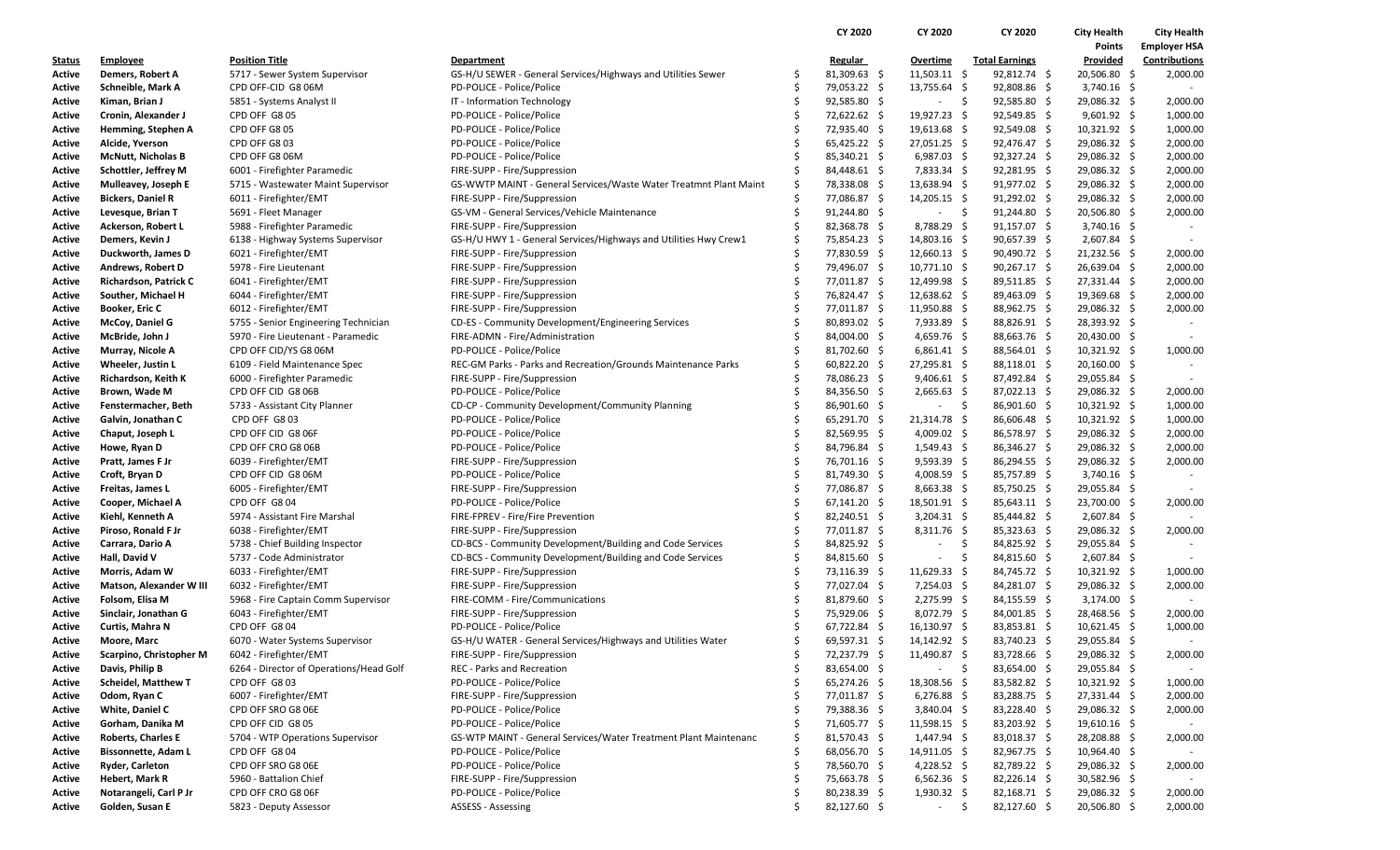|                  |                                     |                                                                                |                                                                                           |          | CY 2020                      | <b>CY 2020</b>                | CY 2020                      | <b>City Health</b>             | <b>City Health</b>   |
|------------------|-------------------------------------|--------------------------------------------------------------------------------|-------------------------------------------------------------------------------------------|----------|------------------------------|-------------------------------|------------------------------|--------------------------------|----------------------|
|                  |                                     |                                                                                |                                                                                           |          |                              |                               |                              | Points                         | <b>Employer HSA</b>  |
| <u>Status</u>    | <b>Employee</b>                     | <b>Position Title</b>                                                          | Department                                                                                |          | <b>Regular</b>               | Overtime                      | <b>Total Earnings</b>        | Provided                       | <b>Contributions</b> |
| Active           | Schaefer, Frederick W               | 6069 - Engineering Technician II                                               | GS-H/U HWY 1 - General Services/Highways and Utilities Hwy Crew1                          | \$,      | $63,152.65$ \$               | 18,676.13 \$                  | 81,828.78 \$                 | 17,952.68 \$                   | 2,000.00             |
| Active           | Cabana, Scott                       | 5798 - Systems Administrator II                                                | IT - Information Technology                                                               | \$       | 81,739.60 \$                 | - \$<br>$\sim$                | 81,739.60 \$                 | $10,321.92$ \$                 | 1,000.00             |
| Active           | Jaquith, Chad A                     | 6073 - Road Crew Supervisor                                                    | GS-H/U HWY 3 - General Services/Highways and Utilities Hwy Crew3                          | \$       | $69,911.15$ \$               | 11,408.46 \$                  | $81,319.61$ \$               | 28,178.40 \$                   |                      |
| Active           | Sheveland, Thomas G                 | CPD OFF-CID G8 06                                                              | PD-POLICE - Police/Police                                                                 | Ŝ        | 74,145.05 \$                 | $6,852.15$ \$                 | 80,997.20 \$                 | 29,086.32 \$                   | 2,000.00             |
| Active           | Wirbal, Robin L                     | 6130 - HR Benefits Administrator                                               | HR - Human Resources                                                                      | Ś        | 80,392.40 \$                 | - \$<br>$\sim$                | 80,392.40 \$                 | 29,086.32 \$                   | 2,000.00             |
| Active           | Marcel, John E                      | 6049 - Lead Dispatcher                                                         | FIRE-COMM - Fire/Communications                                                           | Ŝ        | 58,559.36 \$                 | 20,907.78 \$                  | 79,467.14 \$                 | 29,086.32 \$                   | 2,000.00             |
| Active           | Murray, Dennis M                    | 5809 - Building and Grounds Supervisor                                         | REC-GM Parks - Parks and Recreation/Grounds Maintenance Parks                             |          | $69,135.40$ \$               | $10,301.94$ \$                | 79,437.34 \$                 | $10,311.12 \div$               |                      |
| Active           | Cobb, Richard R                     | CPD OFF G804                                                                   | PD-POLICE - Police/Police                                                                 |          | 66,976.93 \$                 | 12,436.18 \$                  | 79,413.11 \$                 | $3,740.16$ \$                  |                      |
| Active           | Dougherty, Rebekah E                | 6136 - Management Budget Analyst                                               | FIN-OMB - Finance/Office of Management & Budget                                           | \$       | 78,581.60 \$                 | - \$<br>$\sim$                | 78,581.60 \$                 | 10,321.92 \$                   | 1,000.00             |
| Active           | Ferry, Bruce G                      | 5692 - Communication Technician                                                | GS-VM SHOP - General Services/Vehicle Maintenance Shop                                    |          | 68,988.60 \$                 | 9,542.97 \$                   | 78,531.57 \$                 | 29,086.32 \$                   | 2,000.00             |
| Active           | Cullen, Michael L                   | 6016 - Firefighter/EMT                                                         | FIRE-SUPP - Fire/Suppression                                                              | Ŝ        | 72,162.79 \$                 | $6,209.26$ \$                 | 78,372.05 \$                 | 29,086.32 \$                   | 2,000.00             |
| Active           | Sansing, Christopher J              | CPD OFF G08 02                                                                 | PD-POLICE - Police/Police                                                                 | Ŝ        | $62,745.44$ \$               | $15,622.10$ \$                | 78,367.54 \$                 | $1,300.80$ \$                  |                      |
| Active           | Florence, David T                   | 5867 Police Parking Supervisor                                                 | PD-PRKNG - Police/Parking                                                                 |          | 76,296.40 \$                 | $1,974.17$ \$                 | 78,270.57 \$                 | 10,321.92 \$                   | 1,000.00             |
| Active           | Tirrell, Philip J Jr                | 6045 - Firefighter/EMT                                                         | FIRE-SUPP - Fire/Suppression                                                              | Ŝ        | 76,524.47 \$                 | $1,689.16$ \$                 | 78,213.63 \$                 | 29,086.32 \$                   | 2,000.00             |
| Active           | Deering, Timothy A                  | 5852 - Systems Analyst I                                                       | IT - Information Technology                                                               | \$       | 78,208.00 \$                 | $-5$                          | 78,208.00 \$                 | 10,079.04 \$                   |                      |
| Active           | Martel, Robert A                    | 6031 - Firefighter/EMT                                                         | FIRE-SUPP - Fire/Suppression                                                              |          | 71,827.19 \$                 | $6,294.26$ \$                 | 78,121.45 \$                 | 29,086.32 \$                   | 2,000.00             |
| Active           | Palmer, Harold J III                | 6048 - Lead Dispatcher                                                         | FIRE-COMM - Fire/Communications                                                           | Ŝ        | 58,890.12 \$                 | 19,206.60 \$                  | 78,096.72 \$                 | 29,086.32 \$                   | 2,000.00             |
| Active           | Bourque, Scott J                    | 6047 - Lead Dispatcher                                                         | FIRE-COMM - Fire/Communications                                                           | \$.      | 58,657.96 \$                 | 19,422.62 \$                  | 78,080.58 \$                 | 20,506.80 \$                   | 2,000.00             |
| Active           | <b>Michaud, Gregory</b>             | 5995 - Firefighter Paramedic                                                   | FIRE-SUPP - Fire/Suppression                                                              |          | 69,145.63 \$                 | $8,827.88$ \$                 | 77,973.51 \$                 | 29,086.32 \$                   | 2,000.00             |
| Active           | Golomb, Christopher R               | 6025 - Firefighter/EMT                                                         | FIRE-SUPP - Fire/Suppression                                                              | Ŝ        | 71,247.86 \$                 | $6,590.28$ \$                 | 77,838.14 \$                 | 10,321.92 \$                   | 1,000.00             |
| Active           | Ringenwald, Abigail K               | CPD OFF G802                                                                   | PD-POLICE - Police/Police                                                                 | \$       | $61,604.40$ \$               | $16,134.09$ \$                | 77,738.49 \$                 | 2,607.84 \$                    |                      |
| Active           | <b>Woodhead, Mark</b>               | 5710 - Water Treatment Plant Operator                                          | GS-WTP OPS - General Services/Water Treatment Plant Operations                            | Ś        | 65,997.22 \$                 | 11,727.77 \$                  | 77,724.99 \$                 | 20,100.72 \$                   | 2,000.00             |
| Active           | Reilly, Christopher M               | 5693 - Shop Supervisor                                                         | GS-VM SHOP - General Services/Vehicle Maintenance Shop                                    | Ŝ        | 64,462.60 \$                 | $13,236.55$ \$                | 77,699.15 \$                 | 20,968.64 \$                   |                      |
| Active           | White, Lawrence W                   | 6128 - Maintenance Technician                                                  | GS-PPM - General Services/Public Properties Maintenance                                   | \$.      | 73,097.06 \$                 | 4,409.17 \$                   | 77,506.23 \$                 | $9,289.28$ \$                  |                      |
| Active           | <b>Bailey, Robbin S</b>             | 5767 - Reference Librarian                                                     | LIB - Library                                                                             | Ŝ        | 77,272.00 \$                 | - \$<br>$\sim$                | 77,272.00 \$                 | 20,483.76 \$                   |                      |
| Active           | <b>Barrett, Craig T</b>             | 6120 - Equipment Maintenance Mechanic                                          | REC-GM Parks - Parks and Recreation/Grounds Maintenance Parks                             | Ŝ        | 68,246.76 \$                 | $9,015.08$ \$                 | 77,261.84 \$                 | $3,740.16$ \$                  |                      |
| Active           | Davin, Elizabeth J                  | 5987 - Firefighter Paramedic                                                   | FIRE-SUPP - Fire/Suppression                                                              | Ŝ        | 59,749.44 \$                 | 17,488.03 \$                  | 77,237.47 \$                 | $10,321.92$ \$                 | 1,000.00             |
| Active           | Welch, Todd M                       | 5752 - Civil Engineer Project Manager                                          | CD-ES - Community Development/Engineering Services                                        | Ŝ        | 76,896.42 \$                 | $\ddot{\mathsf{s}}$<br>$\sim$ | 76,896.42 \$                 | $3,740.16$ \$                  |                      |
| Active           | McDaniel-Huckins, Jill A            | 5808 - Cemetery Administrator                                                  | REC - Parks and Recreation                                                                |          | 72,843.66 \$                 | 4,047.98 \$                   | 76,891.64 \$                 | 20,483.76 \$                   |                      |
| Active           | <b>Meagher, Gregory S</b>           | 6183 - Engineering Technician II                                               | CD-ES - Community Development/Engineering Services                                        | S        | 76,164.33 \$                 | $25.95\frac{2}{3}$            | 76,190.28 \$                 | 20,483.76 \$                   |                      |
| Active           | Garrahan, Jason                     | CPD OFF G8 06E                                                                 | PD-POLICE - Police/Police                                                                 |          | 68,542.51 \$                 | $7,546.53$ \$                 | 76,089.04 \$                 | $27,518.12 \div$               |                      |
| Active           | <b>Beall, Todd A</b>                | 6003 - Firefighter/EMT                                                         | FIRE-SUPP - Fire/Suppression                                                              | S        | 64,462.04 \$                 | 11,494.95 \$                  | 75,956.99 \$                 | 21,072.72 \$                   | 2,000.00             |
| Active           | Lemoine, Garrett C                  | CPD OFF G803                                                                   | PD-POLICE - Police/Police                                                                 | \$       | 64,989.31 \$                 | 10,889.51 \$                  | 75,878.82 \$                 | $1,300.80$ \$                  |                      |
| Active           | <b>Emerson, Derek M</b>             | 6198 - Wastewater Crew Leader                                                  | GS-WWTP MAINT - General Services/Waste Water Treatmnt Plant Maint                         | Ŝ.       | $68,057.25$ \$               | $7,821.41$ \$                 | 75,878.66 \$                 | 12,530.08 \$                   |                      |
| Active           | Sleeper, Eva M                      | 5843 - Fiscal Supervisor                                                       | FIN-TR COLL - Finance/Treasury and Collections                                            | Ŝ.       | 63,349.00 \$                 | $11,890.24$ \$                | 75,239.24 \$                 | $11,628.96$ \$                 | 1,000.00             |
| Active           | Rambeau, Ryan M                     | 6125 - Tree Supervisor                                                         | GS-H/U HWY 5 - General Services/Highways and Utilities Tree Crew                          | \$       | 68,972.24 \$                 | $6,158.01$ \$                 | 75,130.25 \$                 | 20,483.76 \$                   |                      |
| Active           | Shaw, Kyle                          | 6166 - Systems Administrator II                                                | IT - Information Technology                                                               | Ŝ        | 75,026.00 \$                 | - \$<br>$\sim$                | 75,026.00 \$                 | 2,607.84 \$                    |                      |
| Active           | <b>Bardwell, Jaime C</b>            | 6175 - Public Properties Supervisor                                            | GS-PPM - General Services/Public Properties Maintenance                                   | Ŝ        | 72,767.78 \$                 | $2,229.98$ \$                 | 74,997.76 \$                 | 28,208.88 \$                   | 2,000.00             |
| Active           | Beard, Jared M                      | 6006 - Firefighter/EMT                                                         | FIRE-SUPP - Fire/Suppression                                                              | \$       | 57,431.60 \$                 | 17,455.24 \$                  | 74,886.84 \$                 | $9,601.92$ \$                  | 1,000.00             |
| Active           | <b>McLane, Randall W</b>            | 5709 - Water Treatment Plant Operator                                          | GS-WTP OPS - General Services/Water Treatment Plant Operations                            | Ŝ        | 65,997.30 \$                 | 8,842.46 \$                   | 74,839.76 \$                 | 19,028.16 \$                   |                      |
| Active           | Salmon, Paige R                     | CPD OFF G8 02                                                                  | PD-POLICE - Police/Police                                                                 | Ŝ        | 61,894.48 \$                 | $12,932.54$ \$                | 74,827.02 \$                 | $1,300.80$ \$                  |                      |
| Active           | Brophy, Justin D                    | CPD OFF G803                                                                   | PD-POLICE - Police/Police                                                                 | Ŝ        | $65,129.24$ \$               | $9,609.34$ \$                 | 74,738.58 \$                 | 10,321.92 \$                   | 1,000.00             |
| Active           | Weaver, Donald R                    | 5699 - Fleet Maintenance Technician                                            | GS-VM SHOP - General Services/Vehicle Maintenance Shop                                    |          | 66,120.14 \$                 | 8,385.84 \$                   | 74,505.98 \$                 | 26,989.20 \$                   |                      |
| Active           | Sykes, Scott A                      | 5757 - Engineering Technician II                                               | CD-ES - Community Development/Engineering Services                                        |          | 72,397.58 \$                 | $1,559.76$ \$                 | 73,957.34 \$                 | 29,086.32 \$                   | 2,000.00             |
| Active           | Frederick, Donna M                  | 5829 - Safety and Training Coordinator                                         | HR - Human Resources                                                                      |          | 73,772.40 \$                 | - \$<br>$\sim$                | 73,772.40 \$                 | 2,607.84 \$                    |                      |
| Active           | Rizzi, Phillip M                    | CPD OFF G8 02                                                                  | PD-POLICE - Police/Police                                                                 |          | $60,593.98$ \$               | $13,102.99$ \$                | 73,696.97 \$                 | $10,079.04$ \$                 |                      |
| Active           | Noel, Kristin R                     | 6258 - Environmental Compliance Manager                                        | GS-WWTP OPS - General Services/Waste Water Treatment Plant Ops                            | S        | 72,204.06 \$                 | $1,433.80$ \$                 | 73,637.86 \$                 | 10,897.92 \$                   |                      |
| Active           | Pushee, Brian                       | 5719 - Sewer Maintenance Supervisor                                            | GS-H/U SEWER - General Services/Highways and Utilities Sewer                              |          | 64,602.80 \$                 | $8,936.69$ \$                 | 73,539.49 \$                 | 29,055.84 \$                   |                      |
| Active           | Szatynski, Christopher              | 6050 - Lead Dispatcher                                                         | FIRE-COMM - Fire/Communications                                                           | S<br>\$. | $50,721.16$ \$               | 22,684.32 \$                  | 73,405.48 \$<br>-\$          | 29,086.32 \$                   | 2,000.00             |
| Active           | Clark, Daniel W<br>Williams, Gwen M | 5745 - Plumbing, Mechanical & Fire Insp<br>5803 - Health and Licensing Officer | CD-BCS - Community Development/Building and Code Services                                 |          | 73,319.60 \$                 | $\sim$                        | 73,319.60 \$<br>\$           | 19,915.20 \$<br>$19,028.16$ \$ |                      |
| Active<br>Active | Curtin, Joseph A                    | 5990 - Firefighter Paramedic                                                   | CD-BCS - Community Development/Building and Code Services<br>FIRE-SUPP - Fire/Suppression |          | 73,318.40 \$<br>62,896.31 \$ | $10,302.31$ \$                | 73,318.40 \$<br>73,198.62 \$ | 29,086.32 \$                   | 2,000.00             |
| Active           | <b>Holmes, Matthew D</b>            | 6182 - Water Treatment Plant Operator                                          | GS-WTP MAINT - General Services/Water Treatment Plant Maintenanc                          | \$       | 65,997.60 \$                 | 7,186.47 \$                   | 73,184.07 \$                 | 27,300.96 \$                   |                      |
| Active           | Keeler, Travis J                    | 6028 - Firefighter/EMT                                                         | FIRE-SUPP - Fire/Suppression                                                              | S        | 73,028.31 \$                 | $\sim$                        | -\$<br>73,028.31 \$          | 29,086.32 \$                   | 2,000.00             |
|                  |                                     |                                                                                |                                                                                           |          |                              |                               |                              |                                |                      |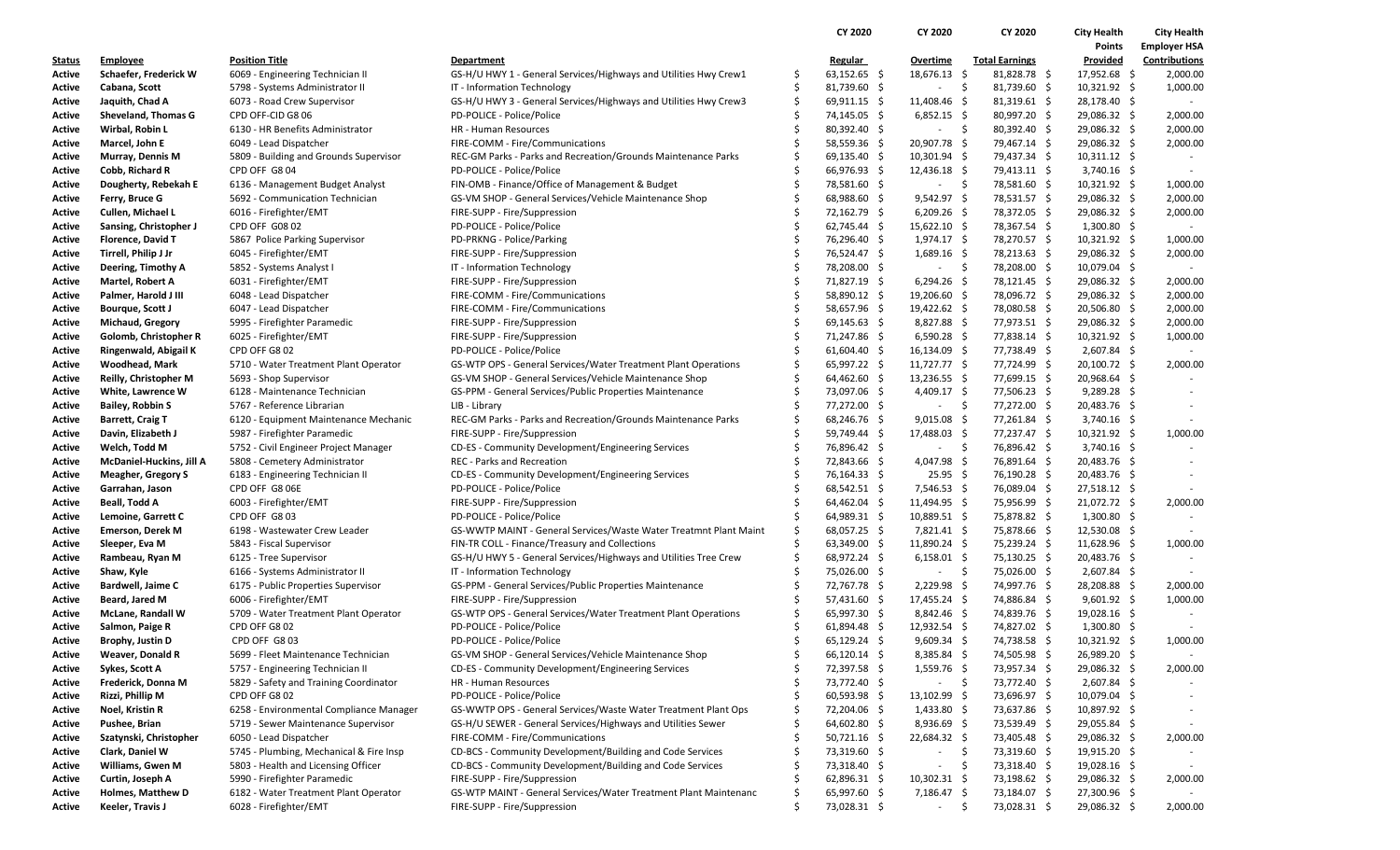|                  |                                              |                                                                                   |                                                                            |         | CY 2020                        | CY 2020                      |      | CY 2020                          | <b>City Health</b>             | <b>City Health</b>  |
|------------------|----------------------------------------------|-----------------------------------------------------------------------------------|----------------------------------------------------------------------------|---------|--------------------------------|------------------------------|------|----------------------------------|--------------------------------|---------------------|
|                  |                                              |                                                                                   |                                                                            |         |                                |                              |      |                                  | <b>Points</b>                  | <b>Employer HSA</b> |
| <u>Status</u>    | <b>Employee</b>                              | <b>Position Title</b>                                                             | Department                                                                 |         | <b>Regular</b>                 | Overtime                     |      | <b>Total Earnings</b>            | Provided                       | Contributions       |
| Active           | Locke, Brian K                               | 6051 - Fire Dispatcher                                                            | FIRE-COMM - Fire/Communications                                            | \$      | 55,368.42 \$                   | 17,638.06 \$                 |      | 73,006.48 \$                     | $8,135.12$ \$                  |                     |
| Active           | Louk, Taylor B                               | CPD OFF SRO G8 04                                                                 | PD-POLICE - Police/Police                                                  | Ś       | 65,950.20 \$                   | $6,654.06$ \$                |      | 72,604.26 \$                     | 17,184.88 \$                   | 2,000.00            |
| Active           | Costello, Darah H                            | CPD Dispatch Superv G8 10E                                                        | PD-POLICE - Police/Police                                                  | Ŝ       | 70,690.45 \$                   | 1,845.67 \$                  |      | 72,536.12 \$                     | 28,777.44 \$                   | 2,000.00            |
| Active           | Knapp, Robert A                              | 6174 - Building Systems Supervisor                                                | GS-PPM - General Services/Public Properties Maintenance                    |         | 66,720.28 \$                   | $5,606.07$ \$                |      | 72,326.35 \$                     | 29,055.84 \$                   |                     |
| Active           | Rees, Thomas J                               | CPD OFF G8 02                                                                     | PD-POLICE - Police/Police                                                  | Ŝ       | 60,374.03 \$                   | 11,740.50 \$                 |      | 72,114.53 \$                     | 10,079.04 \$                   |                     |
| Active           | Kennard, Karen J                             | 5858 - Records Supervisor                                                         | PD-POLICE - Police/Police                                                  | Ś       | 63,346.60 \$                   | $8,605.55$ \$                |      | 71,952.15 \$                     | 27,331.44 \$                   | 2,000.00            |
| Active           | Palmer, Ronald S                             | 6022 - Firefighter/EMT                                                            | FIRE-SUPP - Fire/Suppression                                               |         | 62,964.11 \$                   | $8,657.31$ \$                |      | 71,621.42 \$                     | 28,208.88 \$                   | 2,000.00            |
| Active           | Muir, Donna J                                | 6194 - Community Development Specialist                                           | CD-ADMN - Community Development/Administration                             | Ś       | 64,867.04 \$                   | $6,606.86$ \$                |      | 71,473.90 \$                     | $10,321.92 \div$               | 1,000.00            |
| Active           | Webber, David F Jr                           | 6259 - WW Operations Supervisor                                                   | GS-WWTP OPS - General Services/Waste Water Treatment Plant Ops             | \$      | $62,868.11$ \$                 | $8,478.38$ \$                |      | 71,346.49 \$                     | 10,321.92 \$                   | 1,000.00            |
| Active           | Ernst, Greta                                 | 5878 - Police Dispatcher                                                          | PD-POLICE - Police/Police                                                  | \$      | 62,197.19 \$                   | 8,867.51 \$                  |      | 71,064.70 \$                     | 10,321.92 \$                   | 1,000.00            |
| Active           | Stevens, Suzanne M                           | 5812 - Executive Assistant                                                        | MGR - City Manager                                                         | Ś       | 70,408.40 \$                   | $248.25$ \$                  |      | 70,656.65 \$                     | 20,548.32 \$                   | 1,000.00            |
| Active           | Croft, Brooke S                              | CPD OFF G8 06E                                                                    | PD-POLICE - Police/Police                                                  | \$      | 68,266.68 \$                   | $2,338.37$ \$                |      | 70,605.05 \$                     | 27,889.10 \$                   |                     |
| Active           | MacGregor, Karen S                           | 5840 - Purchasing Agent I                                                         | FIN-PUR - Finance/Purchasing                                               |         | 70,595.52 \$                   | $\overline{\phantom{a}}$     | \$   | 70,595.52 \$                     | 19,369.68 \$                   | 2,000.00            |
| Active           | Hill, Karen M                                | 5751 - Transportation Engineer                                                    | CD-ES - Community Development/Engineering Services                         | Ś       | 70,559.92 \$                   | $\overline{\phantom{a}}$     | Ŝ.   | 70,559.92 \$                     | 13,537.32 \$                   |                     |
| Active           | Vaillancourt, Jean                           | 6037 - Firefighter/EMT                                                            | FIRE-SUPP - Fire/Suppression                                               | \$      | $60,881.92$ \$                 | $9,513.59$ \$                |      | 70,395.51 \$                     | 20,483.76 \$                   |                     |
| Active           | Lanman, Patrick M                            | 6148 - Equipment Maintenance Mechanic                                             | REC-GM Golf - Parks and Recreation/Grounds Maintenance Golf                | Ś       | 59,657.67 \$                   | $10,572.84$ \$               |      | 70,230.51 \$                     | 29,086.32 \$                   | 2,000.00            |
| Active           | Nelson, Wesley D                             | 5992 - Firefighter Paramedic                                                      | FIRE-SUPP - Fire/Suppression                                               | Ŝ       | 66,711.35 \$                   | $3,153.05$ \$                |      | 69,864.40 \$                     | 29,086.32 \$                   | 2,000.00            |
| Active           | Baldwin, Jeremy                              | 6004 - Firefighter/EMT                                                            | FIRE-SUPP - Fire/Suppression                                               | \$      | $62,816.57$ \$                 | 6,887.73 \$                  |      | 69,704.30 \$                     | 29,086.32 \$                   | 2,000.00            |
| Active           | Fanjoy, Scott J                              | CPD OFF G8 06F                                                                    | PD-POLICE - Police/Police                                                  | Ś       | 69,467.14 \$                   | 118.75 \$                    |      | $69,585.89$ \$                   | 27,331.44 \$                   | 2,000.00            |
| Active           | Kosa, Michael A                              | CPD OFF G8 02                                                                     | PD-POLICE - Police/Police                                                  | Ŝ       | $60,535.86$ \$                 | 8,986.42 \$                  |      | 69,522.28 \$                     | 28,208.88 \$                   | 2,000.00            |
| Active           | Gill, Ian                                    | 6024 - Firefighter/EMT                                                            | FIRE-SUPP - Fire/Suppression                                               | \$      | $62,355.86$ \$                 | 7,089.44 \$                  |      | 69,445.30 \$                     | $3,740.16$ \$                  |                     |
| Active           | St Germain, Paul A                           | 6053 - Fire Dispatcher                                                            | FIRE-COMM - Fire/Communications                                            | Ś       | 53,938.04 \$                   | 15,170.84 \$                 |      | 69,108.88 \$                     | $10,321.92 \div$               | 1,000.00            |
| Active           | <b>Breton, Stefanie E</b>                    | 6205 - Public Information Officer                                                 | MGR - City Manager                                                         | Ŝ       | 68,819.04 \$                   | $\overline{\phantom{a}}$     | - \$ | 68,819.04 \$                     | $3,740.16$ \$                  |                     |
| Active           | Haas, Kyle W                                 | 5993 - Firefighter Paramedic                                                      | FIRE-SUPP - Fire/Suppression                                               | \$      | $60,185.85$ \$                 | $8,612.11 \quad $$           |      | 68,797.96 \$                     | $10,321.92 \div$               | 1,000.00            |
| Active           | Benoit, Sean A                               | CPD OFF G8 03                                                                     | PD-POLICE - Police/Police                                                  | Ś       | 63,600.40 \$                   | 4,714.70 \$                  |      | 68,315.10 \$                     | $8,624.88$ \$                  | 1,000.00            |
| Active           | Ernst, Zachary L                             | 6027 - Firefighter/EMT                                                            | FIRE-SUPP - Fire/Suppression                                               | Ŝ       | 56,897.19 \$                   | $11,178.97$ \$               |      | 68,076.16 \$                     | 29,086.32 \$                   | 2,000.00            |
| Active           | Emmons, Todd V                               | 5700 - Welder Mechanic                                                            | GS-VM SHOP - General Services/Vehicle Maintenance Shop                     | \$      | $60,121.46$ \$                 | 7,754.41 \$                  |      | 67,875.87 \$                     | $2,607.84$ \$                  |                     |
| Active           | Call, Greg D                                 | 6075 - Utility Technician                                                         | GS-H/U WATER - General Services/Highways and Utilities Water               | Ś       | $62,054.17$ \$                 | $5,699.90$ \$                |      | 67,754.07 \$                     | 29,055.84 \$                   |                     |
| Active           | <b>Desbiens, Audrey</b>                      | 6172 - Senior Accountant                                                          | FIN-CTRL - Finance/Accounting                                              | Ś       | 67,639.20 \$                   | $\overline{\phantom{a}}$     | - \$ | $67,639.20$ \$                   | $10,311.12 \div$               |                     |
| Active           | Cahan, Samuel C                              | 6019 - Firefighter/EMT                                                            | FIRE-SUPP - Fire/Suppression                                               | \$      | 59,149.51 \$                   | 8,447.56 \$                  |      | 67,597.07 \$                     | 20,489.88 \$                   | 2,000.00            |
| Active           | Segalini, Therese L                          | 6252 - Utility Billing Program Manager                                            | GS-ADMIN UB&M - General Services/Admin Utility Billing and Maint           | Ś       | 67,130.93 \$                   | 422.78 \$                    |      | $67,553.71$ \$                   | 29,086.32 \$                   | 2,000.00            |
| Active           | Forrest, Cheri L                             | 5830 - Human Resources Generalist                                                 | HR - Human Resources                                                       | Ś       | 67,389.20 \$                   | $\overline{\phantom{a}}$     | - \$ | 67,389.20 \$                     | $11,628.96$ \$                 | 1,000.00            |
| Active           | Girard, Christopher J                        | 6034 - Firefighter/EMT                                                            | FIRE-SUPP - Fire/Suppression                                               | \$      | 56,449.61 \$                   | 10,701.69 \$                 |      | $67,151.30$ \$                   | $3,740.16$ \$                  |                     |
| Active           | Pickering, Tiffany A                         | 5997 - Firefighter Paramedic                                                      | FIRE-SUPP - Fire/Suppression                                               | \$      | $61,064.39$ \$                 | $5,651.99$ \$                |      | 66,716.38 \$                     | $10,321.92 \div$               | 1,000.00            |
| Active           | King, Timothy A                              | 5723 - Wastewater Plant Operator                                                  | GS-WWTP OPS - General Services/Waste Water Treatment Plant Ops             | \$      | 59,817.30 \$                   | $6,876.71$ \$                |      | 66,694.01 \$                     | 29,055.84 \$                   |                     |
| Active           | Coleman, Craig                               | 6046 - Firefighter/EMT                                                            | FIRE-SUPP - Fire/Suppression                                               | \$      | $61,016.57$ \$                 | $5,321.00$ \$                |      | 66,337.57 \$                     | 29,086.32 \$                   | 2,000.00            |
| Active           | Heath, Wade T                                | 6079 - Equipment Operator III                                                     | GS-H/U HWY 2 - General Services/Highways and Utilities Hwy Crew2           | \$      | 59,921.31 \$                   | $6,410.04$ \$                |      | $66,331.35$ \$                   | $3,740.16$ \$                  |                     |
| Active           | Anthony, Larry J                             | 6078 - Equipment Operator III                                                     | GS-H/U HWY 3 - General Services/Highways and Utilities Hwy Crew3           | \$      | $60,362.09$ \$                 | 5,958.67 \$                  |      | 66,320.76 \$                     | 18,459.60 \$                   |                     |
| Active           | Iadonisi, Jeffrey R                          | 6030 - Firefighter/EMT                                                            | FIRE-SUPP - Fire/Suppression                                               | \$<br>Ś | 59,352.29 \$                   | $6,948.05$ \$                |      | 66,300.34 \$<br>65,916.27 \$     | 27,331.44 \$                   | 2,000.00            |
| Active           | LaFlamme, Bertrand M Jr                      | 6224 - Fleet Body and Maint Tech-Welder<br>6153 - Archivist Ref. & Outreach Coord | GS-VM SHOP - General Services/Vehicle Maintenance Shop                     | Ŝ       | $60,451.90$ \$                 | $5,464.37$ \$                |      |                                  | 12,750.00 \$                   |                     |
| Active           | Miller, Ashley<br><b>Boisvert, Matthew J</b> |                                                                                   | LIB - Library                                                              | Ś       | 65,869.05 \$                   |                              | \$   | 65,869.05 \$                     | 7,184.40 \$                    |                     |
| Active           |                                              | 6173 - Custodial Supervisor                                                       | GS-PPC - General Services/Public Properties Custodial                      | \$      | 63,689.42 \$                   | $2,131.55$ \$                |      | 65,820.97 \$                     | 20,506.80 \$                   | 2,000.00            |
| Active           | Kantar, Justin A                             | 5989 - Firefighter Paramedic                                                      | FIRE-SUPP - Fire/Suppression<br>FIRE-SUPP - Fire/Suppression               | Ś       | $62,931.67$ \$                 | $2,821.84$ \$                |      | 65,753.51 \$                     | $10,321.92$ \$                 | 1,000.00            |
| Active           | Saltmarsh, David S<br>Anger, Dieter G        | 6014 - Firefighter/EMT<br>5696 - Fleet Maintenance Technician                     | GS-VM SHOP - General Services/Vehicle Maintenance Shop                     |         | 57,600.41 \$<br>58,631.96 \$   | $8,126.81$ \$<br>7,036.65 \$ |      | 65,727.22 \$<br>$65,668.61$ \$   | $10,321.92$ \$<br>27,003.84 \$ | 1,000.00            |
| Active           |                                              | 5994 - Firefighter Paramedic                                                      | FIRE-SUPP - Fire/Suppression                                               |         |                                |                              |      |                                  |                                |                     |
| Active           | Farley, James R                              | 6010 - Firefighter/EMT                                                            |                                                                            |         | 55,768.91 \$                   | $9,565.80$ \$                |      | 65,334.71 \$                     | $2,337.60$ \$                  |                     |
| Active           | Lobdell, Zachary A<br>Trainor, Melissa A     | 5835 - Accountant                                                                 | FIRE-SUPP - Fire/Suppression<br>FIN-CTRL - Finance/Accounting              |         | 57,169.41 \$<br>$65,121.32$ \$ | $8,050.07$ \$<br>$\sim$      | - \$ | $65,219.48$ \$<br>$65,121.32$ \$ | 8,758.56 \$<br>27,300.96 \$    | 1,000.00            |
| Active           | McGrath, Scott P                             | 6013 - Firefighter/EMT                                                            | FIRE-SUPP - Fire/Suppression                                               | S       |                                |                              |      |                                  |                                |                     |
| Active           |                                              | 6035 - Firefighter/EMT                                                            | FIRE-SUPP - Fire/Suppression                                               | Ŝ.      | 58,752.41 \$<br>57,356.59 \$   | $6,328.94$ \$<br>7,668.64 \$ |      | $65,081.35$ \$<br>65,025.23 \$   | $3,740.16$ \$<br>7,976.88 \$   | 1,000.00            |
| Active           | Smith, Cameron L<br>Abbott, Jeffrey S        | 6110 - Equipment Operator II                                                      | REC-GM Cemeteries - Parks and Recreation/Grounds Maintenance Cemeteries \$ |         | 57,385.13 \$                   | 7,274.00 \$                  |      | $64,659.13$ \$                   | $10,311.12 \div$               |                     |
| Active<br>Active | Fife, Rose M                                 | 6191 - Fiscal Supervisor                                                          | CD-BCS - Community Development/Building and Code Services                  | S       | $63,269.93$ \$                 | $1,306.44$ \$                |      | 64,576.37 \$                     | 28,438.08 \$                   |                     |
| Active           | Child, Sandra A                              | 5844 - Revenue Account Specialist                                                 | FIN-TR COLL - Finance/Treasury and Collections                             | \$      | 60,217.96 \$                   | 4,153.97 \$                  |      | 64,371.93 \$                     | $10,079.04$ \$                 |                     |
| Active           | Duquesnoy, Amy                               | 5754 - GIS Analyst                                                                | CD-ES - Community Development/Engineering Services                         | Ś       | 64,289.35 \$                   | $\sim$                       | \$   | $64,289.35$ \$                   | 12,871.09 \$                   | 1,833.33            |
|                  |                                              |                                                                                   |                                                                            |         |                                |                              |      |                                  |                                |                     |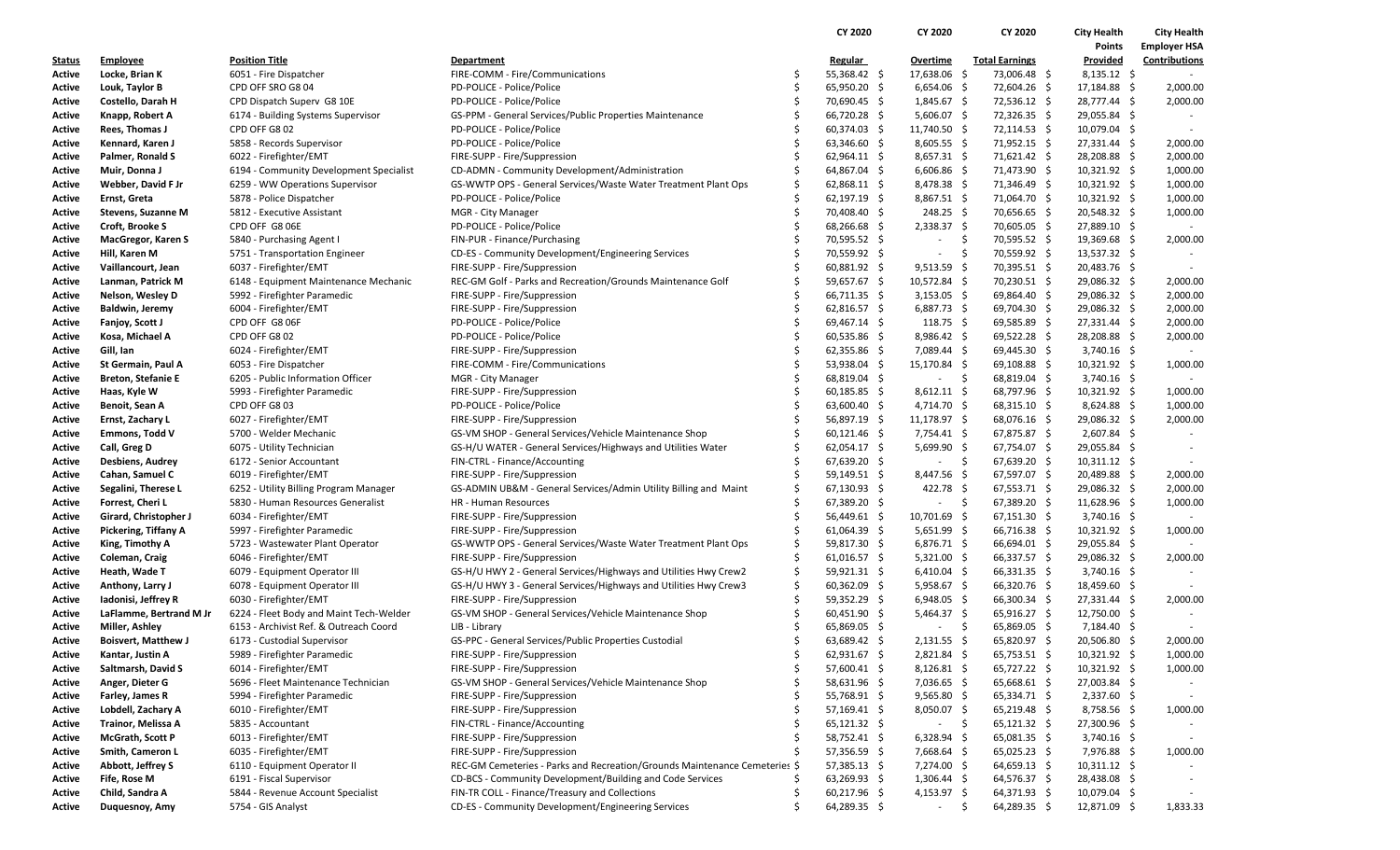|                  |                                         |                                                                   |                                                                            |         | CY 2020        | <b>CY 2020</b>           | CY 2020                             | <b>City Health</b> | <b>City Health</b>       |
|------------------|-----------------------------------------|-------------------------------------------------------------------|----------------------------------------------------------------------------|---------|----------------|--------------------------|-------------------------------------|--------------------|--------------------------|
|                  |                                         |                                                                   |                                                                            |         |                |                          |                                     | Points             | <b>Employer HSA</b>      |
| <u>Status</u>    | <b>Employee</b>                         | <b>Position Title</b>                                             | Department                                                                 |         | Regular        | Overtime                 | <b>Total Earnings</b>               | Provided           | <b>Contributions</b>     |
| Active           | Smiglowski, Michal C                    | 6170 - Facilities Maint Supervisor                                | GS-H/U DT - General Services/Highways and Utilities Downtown               | \$.     | 55,819.00 \$   | $8,257.51$ \$            | 64,076.51 \$                        | $3,740.16$ \$      |                          |
| Active           | Rowell, Kevin R                         | 6074 - Sign Pavement Marking Supervisor                           | GS-H/U HWY 1 - General Services/Highways and Utilities Hwy Crew1           | Ŝ       | 54,332.12 \$   | $9,349.35$ \$            | $63,681.47$ \$                      | 29,055.84 \$       |                          |
| Active           | Demers, Matthew L                       | 6026 - Firefighter/EMT                                            | FIRE-SUPP - Fire/Suppression                                               | \$      | 56,897.19 \$   | $6,333.21$ \$            | $63,230.40$ \$                      | 29,086.32 \$       | 2,000.00                 |
| Active           | <b>Bouchard, Carol A</b>                | 5769 - Circulation Supervisor                                     | LIB - Library                                                              |         | 63,217.22 \$   | $\overline{\phantom{a}}$ | \$<br>63,217.22 \$                  | 20,483.76 \$       |                          |
| Active           | Ronald, Lissa A                         | 5743 - Housing Inspector                                          | CD-BCS - Community Development/Building and Code Services                  |         | $63,106.60$ \$ | $\overline{\phantom{a}}$ | -\$<br>$63,106.60$ \$               | $15,154.32 \div$   |                          |
| Active           | Hundley, Hope A                         | 6185 - Fiscal Supervisor                                          | GS-VM - General Services/Vehicle Maintenance                               | Ŝ       | $62,424.12$ \$ | 667.30                   | -\$<br>$63,091.42 \quad $$          | $10,321.92$ \$     | 1,000.00                 |
| Active           | Hughes, Ryan P                          | 6002 - Firefighter Paramedic                                      | FIRE-SUPP - Fire/Suppression                                               |         | $60,260.85$ \$ | $2,433.92$ \$            | $62,694.77$ \$                      | 28,777.44 \$       | 2,000.00                 |
| Active           | Durfee, Samuel C                        | 5735 - Senior Planner                                             | CD-CP - Community Development/Community Planning                           |         | $62,560.80$ \$ | $\overline{\phantom{a}}$ | -\$<br>$62,560.80$ \$               | 15,231.12 \$       | 2,000.00                 |
| Active           | Cascadden, Nora E                       | 5768 - Reference Librarian                                        | LIB - Library                                                              | Ŝ       | $62,560.80$ \$ | $\overline{\phantom{a}}$ | \$<br>$62,560.80$ \$                | $10,311.12 \div$   |                          |
| Active           | Pierce, David A                         | 6112 - Equipment Operator II                                      | REC-GM Cemeteries - Parks and Recreation/Grounds Maintenance Cemeteries \$ |         | 56,935.14 \$   | $5,513.56$ \$            | 62,448.70 \$                        | 20,483.76 \$       |                          |
| Active           | Bass, Alec T                            | 6184 - Engineering Technician II                                  | CD-ES - Community Development/Engineering Services                         | S       | 59,189.42 \$   | $3,141.72$ \$            | $62,331.14$ \$                      | 27,003.84 \$       |                          |
| Active           | Croak, Michael J                        | 6094 - Laborer Truck Driver                                       | GS-H/U HWY 4 - General Services/Highways and Utilities Hwy Crew4           | \$      | $54,352.18$ \$ | 7,925.87 \$              | 62,278.05 \$                        | 10,079.04 \$       |                          |
| Active           | <b>Nugent, Michael J</b>                | 5707 - Water Distribution Supervisor                              | GS-H/U WATER - General Services/Highways and Utilities Water               | Ś       | 55,798.21 \$   | $6,450.84$ \$            | $62,249.05$ \$                      | 20,483.76 \$       |                          |
| Active           | Tommila, Tyler L                        | 6072 - Road Crew Supervisor                                       | GS-H/U HWY 4 - General Services/Highways and Utilities Hwy Crew4           | Ŝ       | 54,199.24 \$   | $7,855.19$ \$            | $62,054.43$ \$                      | 22,669.52 \$       |                          |
| Active           | Andosca, Michael J III                  | 6117 - Laborer Truck Driver                                       | REC-GM Cemeteries - Parks and Recreation/Grounds Maintenance Cemeteries \$ |         | 55,011.77 \$   | $6,726.46$ \$            | $61,738.23$ \$                      | 29,055.84 \$       |                          |
| Active           | Levesque, Nicole L                      | 5879 - Police Dispatcher                                          | PD-POLICE - Police/Police                                                  |         | 55,026.87 \$   | $6,679.49$ \$            | $61,706.36$ \$                      | 29,086.32 \$       | 2,000.00                 |
| Active           | Talbot, Timothy J                       | 6080 - Maintenance Technician                                     | GS-H/U SEWER - General Services/Highways and Utilities Sewer               | Ŝ       | 56,592.32 \$   | 4,505.78 \$              | 61,098.10 \$                        | 21,072.72 \$       |                          |
| Active           | Gagnon, Zachary R                       | 6020 - Firefighter/EMT                                            | FIRE-SUPP - Fire/Suppression                                               |         | 58,493.61 \$   | $2,532.14$ \$            | 61,025.75 \$                        | $10,321.92 \div$   | 1,000.00                 |
| Active           | Copp, Sarah L                           | 6236 - Administrative Technician II                               | <b>CLERK - City Clerk</b>                                                  |         | 47,602.34 \$   | 13,298.94 \$             | $60,901.28$ \$                      | 20,506.80 \$       | 2,000.00                 |
| Active           | Devarenne, Joseph P                     | 5825 - Appraiser                                                  | ASSESS - Assessing                                                         |         | 59,444.45 \$   | $1,337.75$ \$            | $60,782.20$ \$                      | 10,079.04 \$       |                          |
| Active           | Wright, Ethan E                         | 6116 - Laborer Truck Driver                                       | REC-GM Cemeteries - Parks and Recreation/Grounds Maintenance Cemeteries \$ |         | 54,139.92 \$   | $6,389.49$ \$            | $60,529.41$ \$                      | 20,506.80 \$       | 2,000.00                 |
| Active           | Kelley, Michael C                       | 5998 - Firefighter Paramedic                                      | FIRE-SUPP - Fire/Suppression                                               |         | 57,024.67 \$   | $3,463.93$ \$            | $60,488.60$ \$                      | 28,468.56 \$       | 2,000.00                 |
| Active           | Johnson, Michael R                      | 6054 - Fire Dispatcher                                            | FIRE-COMM - Fire/Communications                                            |         | 41,985.60 \$   | 18,278.46 \$             | $60,264.06$ \$                      | 12,035.04 \$       | 1,000.00                 |
| Active           | Avila-Medina, Pedro B                   | 6227 - Building Inspector                                         | CD-BCS - Community Development/Building and Code Services                  | \$.     | $60,143.44$ \$ | $\sim$                   | \$<br>$60,143.44$ \$                | 28,459.03 \$       | 2,000.00                 |
| Active           | Carriger, Paul J                        | 6101 - Laborer Truck Driver                                       | GS-H/U HWY 3 - General Services/Highways and Utilities Hwy Crew3           | Ŝ       | 55,257.67 \$   | 4,840.14 \$              | $60,097.81$ \$                      | $10,311.12 \div$   |                          |
| Active           | Diaz, Velinda                           | 6203 - Paralegal                                                  | LEGAL-SLCTR - Legal/Solicitor                                              |         | $60,050.81$ \$ | $\overline{\phantom{a}}$ | -\$<br>$60,050.81$ \$               | $21,615.60$ \$     |                          |
| Active           | Dyment, Keith R                         | 6090 - Laborer Truck Driver                                       | GS-H/U SEWER - General Services/Highways and Utilities Sewer               | S       | 54,202.82 \$   | 5,572.05                 | -\$<br>59,774.87 \$                 | 28,438.08 \$       |                          |
| Active           | Wynott, Sheryl A                        | 5796 - Welfare Case Technician                                    | HS - Human Services                                                        |         | 59,766.48 \$   | $\sim$                   | \$<br>59,766.48 \$                  | 20,483.76 \$       |                          |
| Active           | Perry, Christopher M                    | 5884 - Parking Technician                                         | PD-PRKNG - Police/Parking                                                  |         | 48,898.80 \$   | 10,739.29 \$             | 59,638.09 \$                        | 27,003.84 \$       |                          |
| Active           | Hamilton, Ashley M                      | 5857 - Deputy City Clerk                                          | <b>CLERK - City Clerk</b>                                                  |         | 59,170.64 \$   | $\sim$                   | -\$<br>59,170.64 \$                 | 20,506.80 \$       | 2,000.00                 |
| Active           | Cabral, Brian J                         | 5697 - Fleet Maintenance Technician                               | GS-VM SHOP - General Services/Vehicle Maintenance Shop                     |         | $52,448.43$ \$ | $5,953.88$ \$            | 58,402.31 \$                        | $11,617.92 \div$   |                          |
| Active           | Chase, Ian S                            | 6123 - Water Conservation Technician                              | GS-WTP OPS - General Services/Water Treatment Plant Operations             | S       | 49,536.73 \$   | $8,757.03$ \$            | 58,293.76 \$                        | 20,506.80 \$       | 2,000.00                 |
| Active           | Maloney, George E                       | 5758 - Engineering Technician I                                   | CD-ES - Community Development/Engineering Services                         | \$      | $52,082.60$ \$ | $6,172.80$ \$            | 58,255.40 \$                        | 29,086.32 \$       | 2,000.00                 |
| Active           | Clouthier, Janis A                      | 5845 - Municipal CSR                                              | FIN-TR COLL - Finance/Treasury and Collections                             |         | 54,550.47 \$   | 3,490.56 \$              | $58,041.03$ \$                      | $11,263.44$ \$     | 1,000.00                 |
| Active           | Vallee, Glenn R                         | 6082 - Equipment Operator II                                      | GS-H/U HWY 3 - General Services/Highways and Utilities Hwy Crew3           | Ŝ       | 54,380.00 \$   | 3,500.83 \$              | 57,880.83 \$                        | 29,055.84 \$       |                          |
| Active           | <b>Mathews, Don E</b>                   | 6156 - Fiscal Technician III                                      | FIN-CTRL - Finance/Accounting                                              | \$      | 57,489.23 \$   | $301.15 \quad$ \$        | 57,790.38 \$                        | $3,740.16$ \$      |                          |
| Active           | Barnard, Adam C                         | 6181 - Field Technician                                           | GS-H/U WATER - General Services/Highways and Utilities Water               |         | 53,882.33 \$   | $3,884.79$ \$            | 57,767.12 \$                        | $9,591.12$ \$      | $\overline{\phantom{a}}$ |
|                  | Wood, Gretchen A                        | 5837 - Fiscal Technician III                                      | FIN-CTRL - Finance/Accounting                                              | Ŝ       | 57,273.92 \$   | 264.03 \$                | 57,537.95 \$                        | 29,055.84 \$       |                          |
| Active<br>Active | Hardy, Troy M                           | 5728 - Maintenance Technician                                     | GS-WWTP MAINT - General Services/Waste Water Treatmnt Plant Maint          | \$      | 56,864.57 \$   | 572.28 \$                | 57,436.85 \$                        | $20,016.24$ \$     |                          |
| Active           | Johnson, Kenneth A                      | 6077 - Equipment Operator III                                     | GS-H/U HWY 4 - General Services/Highways and Utilities Hwy Crew4           | Ś       | $51,025.53$ \$ | $6,107.55$ \$            | $57,133.08$ \$                      | $11,617.92 \div$   |                          |
|                  | Stevenson, Terri A                      |                                                                   | REC - Parks and Recreation                                                 | Ŝ       | 57,096.89 \$   |                          | \$                                  | 29,086.32 \$       | 2,000.00                 |
| Active<br>Active |                                         | 6234 - Fiscal Supervisor<br>5842 - Deputy Tax Collector Treasurer | FIN-TR COLL - Finance/Treasury and Collections                             | Ŝ       | 57,073.60 \$   | $\sim$                   | 57,096.89 \$<br>-\$<br>57,073.60 \$ | 15,278.08 \$       | 2,000.00                 |
|                  | Devlin, Camila D                        |                                                                   | GS-ADMIN UB&M - General Services/Admin Utility Billing and Maint           | S       | 56,898.07 \$   | $100.84 \; \simeq$       |                                     | $10,311.12 \div$   |                          |
| Active           | Lavers, Steven B<br>Sorrenty, Michael J | 6064 - Meter Technician                                           | GS-ADMIN UB&M - General Services/Admin Utility Billing and Maint           | \$      |                |                          | 56,998.91 \$<br>-\$                 |                    |                          |
| Active           |                                         | 6065 - Meter Technician                                           |                                                                            | \$      | 56,898.13 \$   | $\sim$                   | 56,898.13 \$                        | 21,495.84 \$       |                          |
| Active           | Delisle, Dylan G                        | 5724 - Wastewater Plant Operator                                  | GS-WWTP OPS - General Services/Waste Water Treatment Plant Ops             |         | 49,872.47 \$   | $6,798.92$ \$            | 56,671.39 \$                        | $10,321.92$ \$     | 1,000.00                 |
| Active           | Zulkic, Angelina M<br>Perkins, Diane    | 6134 - Communication Coordinator<br>6146 - Police Dispatcher      | GS-ADMN - General Services/Administration<br>PD-POLICE - Police/Police     | S<br>\$ | 55,742.87 \$   | 773.94 \$                | $56,516.81$ \$                      | 26,373.12 \$       |                          |
| Active           |                                         |                                                                   |                                                                            |         | 51,891.44 \$   | $4,607.94$ \$            | 56,499.38 \$                        | $10,079.04$ \$     |                          |
| Active           | Bissonnette, Lisa A                     | 5797 - Welfare Case Technician                                    | <b>HS</b> - Human Services                                                 |         | 56,229.45 \$   | $\overline{\phantom{a}}$ | -\$<br>56,229.45 \$                 | 20,483.76 \$       |                          |
| Active           | <b>Ricard, Sophie N</b>                 | 6204 - Environmental Compliance Manager                           | GS-WTP OPS - General Services/Water Treatment Plant Operations             | S       | 56,007.60 \$   | $112.26$ \$              | 56,119.86 \$                        | 27,583.88 \$       | 2,000.00                 |
| Active           | Costello, Dean T                        | 5725 - Wastewater Plant Operator                                  | GS-WWTP OPS - General Services/Waste Water Treatment Plant Ops             | \$      | 49,042.82 \$   | $6,912.84$ \$            | $55,955.66$ \$                      | $1,300.80$ \$      |                          |
| Active           | Wright, Tammy M                         | 5854 - Administrative Technician II                               | <b>CLERK - City Clerk</b>                                                  | \$      | 42,191.72 \$   | $13,500.92$ \$           | $55,692.64$ \$                      | $2,607.84$ \$      |                          |
| Active           | Montoya, Zacharia                       | 6083 - Equipment Operator II                                      | GS-H/U HWY 2 - General Services/Highways and Utilities Hwy Crew2           | \$      | 49,551.56 \$   | $5,909.70$ \$            | 55,461.26 \$                        | 29,086.32 \$       | 2,000.00                 |
| Active           | Crane, Melissa J                        | 5958 - Fiscal Supervisor                                          | FIRE-ADMN - Fire/Administration                                            | \$      | $55,010.41$ \$ | $251.45$ \$              | 55,261.86 \$                        | 26,055.84 \$       | 2,000.00                 |
| Active           | Demers, Sharlene L                      | 6239 - Admin Victim Witness Advocate                              | LEGAL-PROS - Legal/Prosecutor                                              | S       | 55,153.42 \$   | $\sim$                   | -\$<br>$55,153.42 \div$             | 20,077.68 \$       |                          |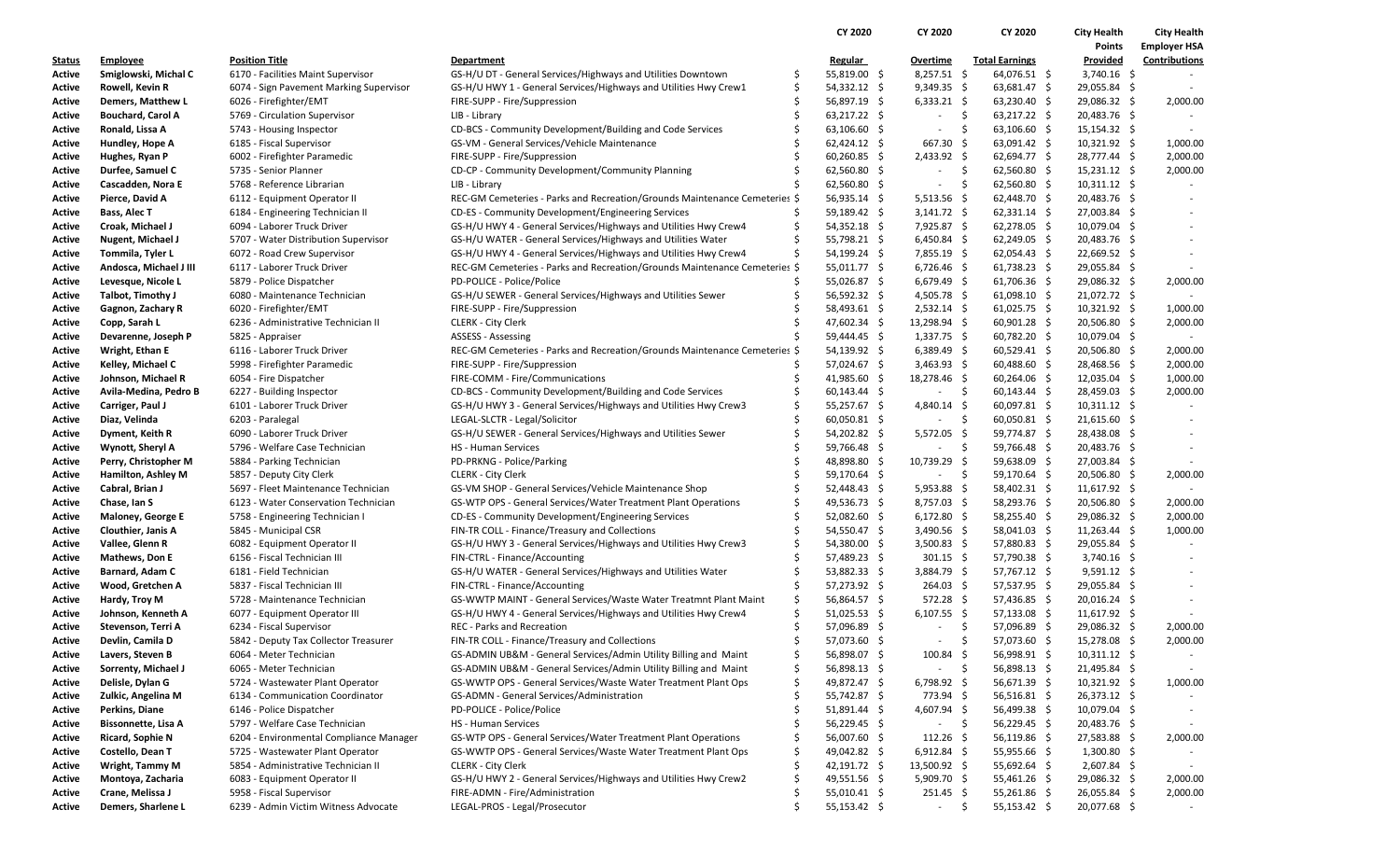|               |                               |                                       |                                                                            |    | CY 2020        | CY 2020                  | CY 2020                | <b>City Health</b> | <b>City Health</b>       |
|---------------|-------------------------------|---------------------------------------|----------------------------------------------------------------------------|----|----------------|--------------------------|------------------------|--------------------|--------------------------|
|               |                               |                                       |                                                                            |    |                |                          |                        | Points             | <b>Employer HSA</b>      |
| <u>Status</u> | <b>Employee</b>               | Position Title                        | <b>Department</b>                                                          |    | <b>Regular</b> | Overtime                 | <b>Total Earnings</b>  | Provided           | Contributions            |
| Active        | Slinko, Colleen P             | 5887 - Parking Enforcement Officer    | PD-PRKNG - Police/Parking                                                  | \$ | 47,886.08 \$   | 7,102.94                 | 54,989.02 \$<br>\$     | 20,483.76 \$       |                          |
| Active        | Guilherme, Jeffrey M          | 5721 - Utility Technician             | GS-WWTP MAINT - General Services/Waste Water Treatmnt Plant Maint          | \$ | 52,135.54 \$   | $2,462.35$ \$            | 54,597.89 \$           | $9,601.92 \quad $$ | 1,000.00                 |
| Active        | Newton, George W              | 5741 - Electrical Inspector           | CD-BCS - Community Development/Building and Code Services                  | \$ | 54,296.32 \$   | - \$                     | 54,296.32 \$           | 20,483.76 \$       |                          |
| Active        | Tilbe, Justin M               | 5880 - Police Dispatcher              | PD-POLICE - Police/Police                                                  | \$ | $45,961.13$ \$ | $8,289.90$ \$            | $54,251.03$ \$         | 26,577.16 \$       | 2,000.00                 |
| Active        | Muhlfelder, Lucie F           | 6066 - Utility Customer Service Rep   | GS-ADMIN UB&M - General Services/Admin Utility Billing and Maint           | \$ | $52,528.55$ \$ | $1,677.31 \&$            | 54,205.86 \$           | 20,506.80 \$       | 2,000.00                 |
| Active        | Barry, Jason E                | 6114 - Senior Maintenance Aide        | REC-GM Parks - Parks and Recreation/Grounds Maintenance Parks              | \$ | 48,406.42 \$   | $5,640.17$ \$            | 54,046.59 \$           | $3,740.16$ \$      |                          |
| Active        | Dennett, John L               | 5792 - Recreation Assistant           | <b>REC</b> - Parks and Recreation                                          |    | $53,659.50$ \$ | $\sim$                   | \$<br>53,659.50 \$     | $10,321.92 \div$   | 1,000.00                 |
| Active        | Farenwald, Tucker J           | 6129 - Maintenance Technician         | GS-PPM - General Services/Public Properties Maintenance                    | Ś  | 49,417.95 \$   | 4,083.77 \$              | 53,501.72 \$           | $3,740.16$ \$      |                          |
| Active        | Kelleher, Kathryn L           | 5885 - Parking Enforcement Officer    | PD-PRKNG - Police/Parking                                                  | \$ | 46,532.40 \$   | $6,880.85$ \$            | 53,413.25 \$           | 12,761.04 \$       | 1,000.00                 |
| Active        | Cochran, John B               | 5800 - Maintenance Technician         | GS-WTP MAINT - General Services/Water Treatment Plant Maintenanc           | \$ | 52,887.23 \$   | $505.44$ \$              | 53,392.67 \$           | $2,607.84$ \$      |                          |
| Active        | Hamilton, Matthew C           | 6015 - Firefighter/EMT                | FIRE-SUPP - Fire/Suppression                                               | Ś  | 46,494.46 \$   | $6,545.36$ \$            | 53,039.82 \$           | $1,995.54$ \$      | 583.00                   |
| <b>Active</b> | Holman, Jennifer L            | 6052 - Fire Dispatcher                | FIRE-COMM - Fire/Communications                                            | \$ | 38,968.64 \$   | 13,909.39 \$             | 52,878.03 \$           | $10,311.12 \div$   |                          |
| Active        | Raymond, Jessica T            | 5859 - Administrative Assistant       | PD-POLICE - Police/Police                                                  |    | 52,638.81 \$   | $161.66 \div$            | 52,800.47 \$           | 13,272.96 \$       | 1,000.00                 |
| Active        | DelBene, Stephen              | 5685 - Maintenance Aide               | GS-H/U DT - General Services/Highways and Utilities Downtown               |    | 49,684.17 \$   | $3,032.06$ \$            | $52,716.23$ \$         | 20,506.80 \$       | 2,000.00                 |
| Active        | Zanes, Jennifer R             | 5824 - Appraiser                      | ASSESS - Assessing                                                         | S  | $52,430.01$ \$ | $207.74 \text{ }$        | 52,637.75 \$           | $2,607.84$ \$      |                          |
| Active        | <b>Benoit, Scott R</b>        | 6161 - Senior Maintenance Aide        | GS-PPM - General Services/Public Properties Maintenance                    | Ś  | 47,984.81 \$   | 4,401.02 \$              | $52,385.83$ \$         | 20,483.76 \$       |                          |
| Active        | Croak, Robert J               | 6121 - Maintenance Aide               | REC-GM Cemeteries - Parks and Recreation/Grounds Maintenance Cemeteries \$ |    | 49,084.32 \$   | $3,170.55$ \$            | 52,254.87 \$           | 10,079.04 \$       |                          |
| Active        | Mason, Zachary J              | 5726 - Wastewater Plant Operator      | GS-WWTP OPS - General Services/Waste Water Treatment Plant Ops             | \$ | 47,032.80 \$   | $5,192.81$ \$            | 52,225.61 \$           | $9,431.84$ \$      | 1,000.00                 |
| Active        | Milligan, Shannon F           | 6150 - Program Coordinator            | <b>REC</b> - Parks and Recreation                                          | Ś  | 51,850.02 \$   | 182.67 \$                | 52,032.69 \$           | $1,300.80$ \$      |                          |
| Active        | <b>Beaudette, George P</b>    | 5701 - Automotive Parts Technician    | GS-VM - General Services/Vehicle Maintenance                               |    | 48,835.17 \$   | $3,156.44$ \$            | $51,991.61$ \$         | 18,879.12 \$       |                          |
| Active        | <b>McCormack, Matthew S</b>   | 6084 - Pavement Marking Signage Tech  | GS-H/U HWY 1 - General Services/Highways and Utilities Hwy Crew1           | \$ | 46,164.48 \$   | $5,602.83$ \$            | $51,767.31$ \$         | $9,945.60$ \$      |                          |
| Active        | <b>Bumford, Matthew R</b>     | 5763 - Engineering Aide               | CD-ES - Community Development/Engineering Services                         | Ś  | 51,178.23 \$   | 36.52 \$                 | 51,214.75 \$           | $2,607.84$ \$      |                          |
| Active        | Cone, Shoshanna M             | 5826 - Administrative Assistant       | <b>ASSESS - Assessing</b>                                                  |    | $50,567.11$ \$ | 495.24 \$                | $51,062.35$ \$         | $9,591.12$ \$      |                          |
| Active        | Fisher, Jon P                 | 6111 - Senior Maintenance Aide        | GS-H/U HWY 5 - General Services/Highways and Utilities Tree Crew           | \$ | 47,115.29 \$   | $3,915.82 \quad$ \$      | $51,031.11$ \$         | 29,086.32 \$       | 2,000.00                 |
| Active        | Walsh, Duncan J               | 5688 - Maintenance Aide               | GS-PPA - General Services/Public Properties Arena                          |    | 49,047.20 \$   | 1,840.18 \$              | 50,887.38 \$           | $10,311.12 \div$   |                          |
| Active        | Dufield, David A Jr           | 6118 - Laborer Truck Driver           | REC-GM Cemeteries - Parks and Recreation/Grounds Maintenance Cemeteries \$ |    | 45,169.85 \$   | $5,594.26$ \$            | 50,764.11 \$           | 20,483.76 \$       |                          |
| Active        | <b>Bonner, Sharon M</b>       | 5775 - Library Technician             | LIB - Library                                                              | Ś  | $50,393.54$ \$ | $\sim$                   | - \$<br>$50,393.54$ \$ | 20,483.76 \$       |                          |
| Active        | McVey, Scott L                | 6076 - Field Technician               | GS-H/U SEWER - General Services/Highways and Utilities Sewer               | Ś  | 46,145.03 \$   | $4,169.71$ \$            | $50,314.74$ \$         | 20,483.76 \$       |                          |
| Active        | Omundson, Lynn                | 5827 - Appraisal Technician           | <b>ASSESS - Assessing</b>                                                  | Ś  | 49,338.85 \$   | $544.35 \pm 5$           | 49,883.20 \$           | 26,639.04 \$       |                          |
| Active        | Abbott, Justin L              | 6115 - Senior Maintenance Aide        | REC-GM Parks - Parks and Recreation/Grounds Maintenance Parks              | \$ | $40,916.13$ \$ | $8,822.62$ \$            | 49,738.75 \$           | $9,591.12$ \$      |                          |
| Active        | Blaine, Ryan C                | 6085 - Senior Maintenance Aide        | GS-H/U WATER - General Services/Highways and Utilities Water               | Ś  | 45,236.96 \$   | 4,495.98 \$              | 49,732.94 \$           | 27,300.96 \$       |                          |
| Active        | Ferguson, Jacob S             | 6087 - Senior Maintenance Aide        | GS-H/U SEWER - General Services/Highways and Utilities Sewer               | Ś  | 44,636.75 \$   | $5,019.32 \quad $$       | 49,656.07 \$           | 29,055.84 \$       |                          |
| Active        | Bisson, Edwin A               | 6162 - Painter                        | GS-PPM - General Services/Public Properties Maintenance                    | \$ | 44,487.20 \$   | $4,562.27$ \$            | 49,049.47 \$           | 12,517.92 \$       |                          |
| Active        | Huckins, Lyle B               | 5686 - Maintenance Aide               | GS-PPC - General Services/Public Properties Custodial                      |    | 49,047.20 \$   | $\overline{\phantom{a}}$ | \$<br>49,047.20 \$     | $10,311.12 \div$   |                          |
| Active        | Fehn, Katelynn S              | 5888 - Fiscal Technician III          | PD-POLICE - Police/Police                                                  | \$ | 48,803.60 \$   | $235.39 \quad$ \$        | 49,038.99 \$           | 29,086.32 \$       | 2,000.00                 |
| Active        | Hogan, Christopher M          | 6251 - Water Metering Operations Lead | GS-ADMIN UB&M - General Services/Admin Utility Billing and Maint           | \$ | 46,036.10 \$   | $2,755.02$ \$            | 48,791.12 \$           | 29,055.84 \$       | $\sim$                   |
| <b>Active</b> | Earle, Samuel W               | 6086 - Equipment Operator II          | GS-H/U WATER - General Services/Highways and Utilities Water               | Ś  | 44,462.48 \$   | 4,228.55 \$              | 48,691.03 \$           | 20,560.80 \$       | $\overline{\phantom{a}}$ |
| Active        | Waters, Seth V                | 6179 - Senior Maintenance Aide        | GS-H/U DT - General Services/Highways and Utilities Downtown               | \$ | 44,903.37 \$   | $3,455.75$ \$            | 48,359.12 \$           | 18,192.96 \$       |                          |
| Active        | Cullen, Taran C               | 6081 - Equipment Operator II          | GS-H/U HWY 4 - General Services/Highways and Utilities Hwy Crew4           | \$ | 42,254.25 \$   | $5,232.65$ \$            | 47,486.90 \$           | 16,296.24 \$       | 2,000.00                 |
| Active        | Fellows-Weaver, Lisa J        | 5736 - Administrative Specialist II   | CD-CP - Community Development/Community Planning                           | Ś  | 46,431.74 \$   | $1,000.78$ \$            | 47,432.52 \$           | $3,174.00$ \$      |                          |
| Active        | DeBernardo, Michael L         | 6254 - HVAC Technician                | GS-PPM - General Services/Public Properties Maintenance                    | \$ | 44,687.21 \$   | $2,575.32$ \$            | 47,262.53 \$           | 7,970.24 \$        |                          |
| Active        | <b>Brannan, Thomas J</b>      | 6095 - Laborer Truck Driver           | GS-H/U HWY 2 - General Services/Highways and Utilities Hwy Crew2           | Ś. | 41,668.63 \$   | $5,372.16$ \$            | 47,040.79 \$           | 29,086.32 \$       | 2,000.00                 |
| Active        | Morse, Dale S                 | 6088 - Laborer Truck Driver           | GS-H/U HWY 2 - General Services/Highways and Utilities Hwy Crew2           | \$ | 39,838.95 \$   | $7,129.83$ \$            | 46,968.78 \$           | $1,300.80$ \$      |                          |
| Active        | <b>Goldthwaite, Douglas E</b> | 6097 - Laborer Truck Driver           | GS-H/U WATER - General Services/Highways and Utilities Water               | \$ | 42,345.36 \$   | $4,548.35$ \$            | 46,893.71 \$           | 19,051.20 \$       | 2,000.00                 |
| Active        | Finlayson, Ronald B           | 5742 - Health Services Inspector      | CD-BCS - Community Development/Building and Code Services                  | \$ | 46,865.49 \$   | $\sim$                   | - \$<br>46,865.49 \$   | $-5$               |                          |
| Active        | Parent, Timothy A             | 6195 - Maintenance Technician         | GS-WWTP MAINT - General Services/Waste Water Treatmnt Plant Maint          | \$ | 44,428.89 \$   | $1,681.39$ \$            | $46,110.28$ \$         | $10,321.92$ \$     | 1,000.00                 |
| Active        | West, Javier D                | 6093 - Laborer Truck Driver           | GS-H/U HWY 4 - General Services/Highways and Utilities Hwy Crew4           | \$ | 39,947.88 \$   | $5,651.93$ \$            | 45,599.81 \$           | 20,074.88 \$       |                          |
| Active        | Brown, Joshua M               | 6102 - Laborer Truck Driver           | GS-H/U HWY 4 - General Services/Highways and Utilities Hwy Crew4           | \$ | 39,639.37 \$   | $5,064.88$ \$            | 44,704.25 \$           | $10,311.12 \div$   |                          |
| Active        | <b>Bailey, Conner R</b>       | 6099 - Laborer Truck Driver           | GS-H/U HWY 2 - General Services/Highways and Utilities Hwy Crew2           | \$ | 39,598.40 \$   | $5,062.26$ \$            | 44,660.66 \$           | $1,300.80$ \$      |                          |
| Active        | Salemy, Joann                 | 5774 - Administrative Specialist II   | LIB - Library                                                              | \$ | 44,648.90 \$   | $\overline{\phantom{a}}$ | \$<br>44,648.90 \$     | $10,321.92 \div$   | 1,000.00                 |
| Active        | Miner, Blakely V III          | 5718 - Utility Electrician            | GS-WWTP MAINT - General Services/Waste Water Treatmnt Plant Maint          | \$ | 43,965.02 \$   | 485.03                   | 44,450.05 \$<br>-S     | 16,394.28 \$       | 2,000.00                 |
| Active        | Davidson, Taryn A             | 6163 - Administrative Tech III        | PD-POLICE - Police/Police                                                  | \$ | 44,286.80 \$   | $\overline{\phantom{a}}$ | 44,286.80 \$<br>-\$    | 29,086.32 \$       | 2,000.00                 |
| Active        | Palmisano, Cherry J           | 5957 - Administrative Specialist II   | FIRE-ADMN - Fire/Administration                                            | \$ | 44,186.80 \$   | $\overline{\phantom{a}}$ | \$.<br>$44,186.80$ \$  | 29,086.32 \$       | 2,000.00                 |
| Active        | Andersch, John E III          | 5793 - Recreation Assistant           | REC - Parks and Recreation                                                 |    | 42,744.77 \$   | $1,147.15$ \$            | 43,891.92 \$           | $10,321.92 \div$   | 1,000.00                 |
|               |                               |                                       |                                                                            |    |                |                          |                        |                    |                          |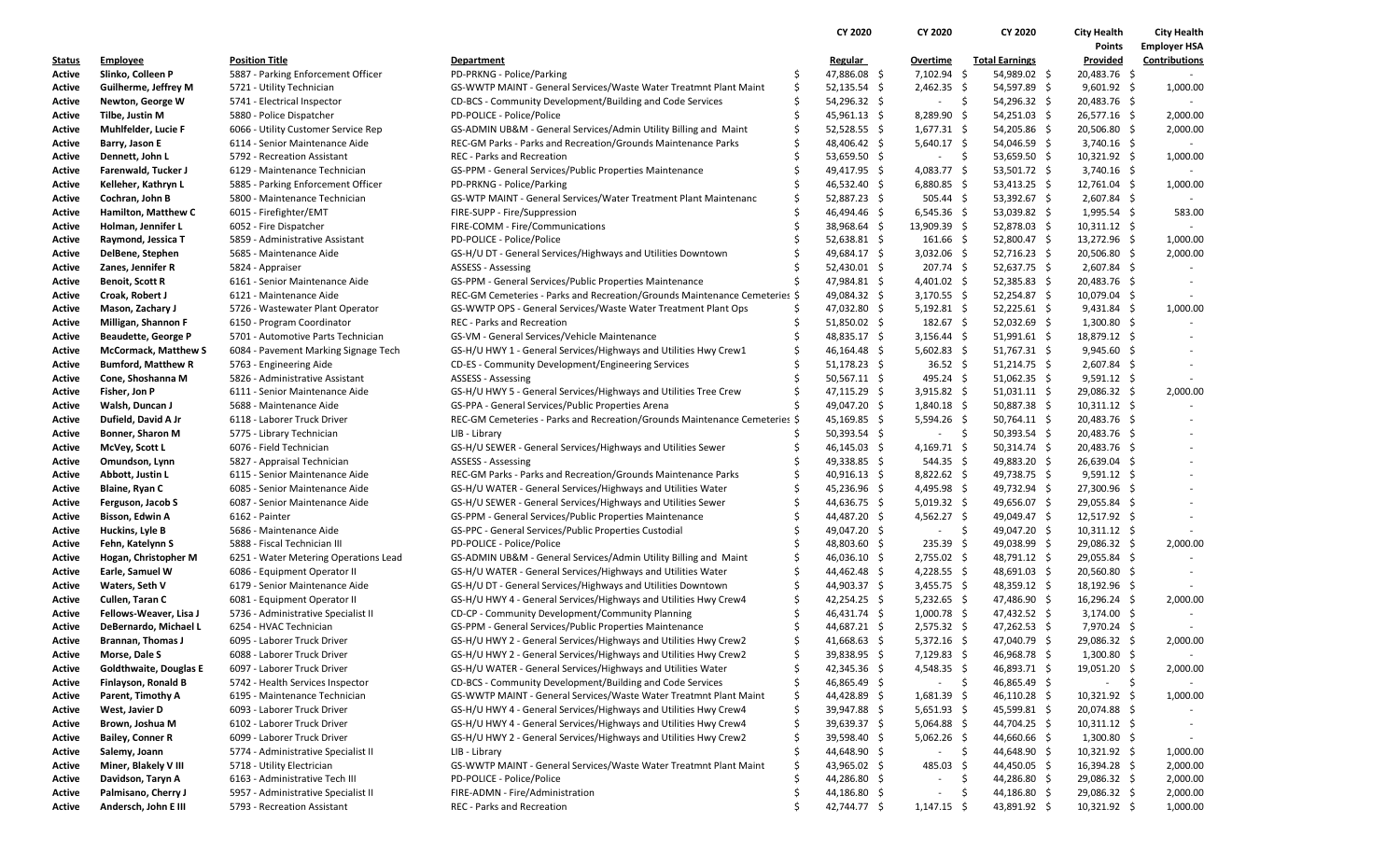|                  |                            |                                                         |                                                                  |     | CY 2020        | CY 2020                  | CY 2020                               | <b>City Health</b>         | <b>City Health</b>   |
|------------------|----------------------------|---------------------------------------------------------|------------------------------------------------------------------|-----|----------------|--------------------------|---------------------------------------|----------------------------|----------------------|
|                  |                            |                                                         |                                                                  |     |                |                          |                                       | Points                     | <b>Employer HSA</b>  |
| <u>Status</u>    | <b>Employee</b>            | <b>Position Title</b>                                   | <b>Department</b>                                                |     | Regular        | Overtime                 | <b>Total Earnings</b>                 | Provided                   | <b>Contributions</b> |
| Active           | Lombard, Amanda L          | 6237 - Fiscal Technician III                            | PD-PRKNG - Police/Parking                                        |     | 43,088.42 \$   | 344.72 \$                | 43,433.14 \$                          | $11,628.96$ \$             | 1,000.00             |
| Active           | Yatco, Marc B              | 5853 - Systems Administrator I                          | IT - Information Technology                                      |     | 43,416.40 \$   | $\overline{\phantom{a}}$ | -\$<br>43,416.40 \$                   | $5,871.52$ \$              | 1,000.00             |
| Active           | Heckman, Bradley C         | 6089 - Laborer Truck Driver                             | GS-H/U WATER - General Services/Highways and Utilities Water     | \$  | 38,664.03 \$   | $4,439.15$ \$            | $43,103.18$ \$                        | $1,300.80$ \$              |                      |
| Active           | <b>Brouillet, Nicole L</b> | 5846 - Municipal CSR                                    | FIN-TR COLL - Finance/Treasury and Collections                   |     | $41,118.79$ \$ | $1,105.85$ \$            | $42,224.64$ \$                        | 11,304.00 \$               |                      |
| Active           | Ebbs, Nicholas             | 6232 - Maintenance Aide                                 | GS-H/U DT - General Services/Highways and Utilities Downtown     | Ŝ   | 39,367.48 \$   | $2,848.33$ \$            | $42,215.81$ \$                        | $9,861.04$ \$              |                      |
| Active           | Turmelle, Lee C            | 6169 - Arena Supervisor                                 | GS-PPA - General Services/Public Properties Arena                | Ŝ   | 39,143.50 \$   | $3,052.76$ \$            | $42,196.26$ \$                        | $1,300.80$ \$              |                      |
| Active           | <b>Blouin, David A</b>     | 6119 - Laborer Truck Driver                             | REC-GM Parks - Parks and Recreation/Grounds Maintenance Parks    | Ŝ   | 39,829.27 \$   | $1,803.24$ \$            | $41,632.51$ \$                        | $3,428.48$ \$              |                      |
| Active           | <b>Turmelle, Corey L</b>   | 5687 - Maintenance Aide                                 | GS-PPC - General Services/Public Properties Custodial            |     | 40,667.60 \$   | 760.55 \$                | $41,428.15$ \$                        | 29,086.32 \$               | 2,000.00             |
| Active           | Edson, Tyler M             | CPD OFF G8 01                                           | PD-POLICE - Police/Police                                        | Ŝ   | 39,058.88 \$   | $2,339.25$ \$            | $41,398.13$ \$                        | 758.80 \$                  |                      |
| Active           | Roby, Margaret C           | 6124 - Library Technician                               | LIB - Library                                                    |     | 41,255.45 \$   | $\sim$                   | $\ddot{\mathsf{s}}$<br>$41,255.45$ \$ | $12,035.04$ \$             | 1,000.00             |
| Active           | Esty, Allan H              | CPD OFF G8 01                                           | PD-POLICE - Police/Police                                        |     | 39,682.16 \$   | $1,491.21 \quad$ \$      | $41,173.37$ \$                        | 16,540.52 \$               |                      |
| Active           | Nudd, Alexander M          | 6098 - Laborer Truck Driver                             | GS-H/U SEWER - General Services/Highways and Utilities Sewer     |     | 37,644.66 \$   | $3,355.24$ \$            | 40,999.90 \$                          | $8,541.76$ \$              | 1,000.00             |
| Active           | Tursi, Alyssa M            | CPD OFF G8 01                                           | PD-POLICE - Police/Police                                        |     | 39,058.89 \$   | $1,101.27$ \$            | $40,160.16$ \$                        | $5,314.28$ \$              |                      |
| Active           | Rochon, Christopher M      | 6248 - Senior Maintenance Aide                          | REC-GM Parks - Parks and Recreation/Grounds Maintenance Parks    | Ŝ   | $36,661.65$ \$ | $3,289.06$ \$            | 39,950.71 \$                          | 14,470.92 \$               | 2,000.00             |
| Active           | Poliquin, Jessica C        | 6245 - Parking Enforcement Officer                      | PD-PRKNG - Police/Parking                                        | \$  | 38,285.92 \$   | $511.40 \pm$             | 38,797.32 \$                          | 19,497.96 \$               | 2,000.00             |
| Active           | Lavoie, Ethan A            | 6063 - Meter Technician                                 | GS-ADMIN UB&M - General Services/Admin Utility Billing and Maint | Ŝ.  | 35,910.05 \$   | $1,669.78$ \$            | 37,579.83 \$                          | $1,300.80$ \$              |                      |
| Active           | Malfy, Christina D         | 6202 - Custodian                                        | GS-PPC - General Services/Public Properties Custodial            | Ś   | $37,166.33$ \$ | 304.20 \$                | 37,470.53 \$                          | $21,615.60$ \$             |                      |
| Active           | Hilstro, Christopher E     | 5744 - Licensing Coordinator                            | CD-BCS - Community Development/Building and Code Services        | S   | 37,303.22 \$   | $\sim$                   | \$<br>37,303.22 \$                    | - \$                       |                      |
| Active           | Harbitz, Alexander F       | CPD OFF G8 02                                           | PD-POLICE - Police/Police                                        |     | 30,542.40 \$   | $6,334.62$ \$            | 36,877.02 \$                          | $4,151.20$ \$              | 916.67               |
| Active           | Jones, Linda K             | 5772 - Library Technician                               | LIB - Library                                                    |     | 36,644.78 \$   | $\sim$                   | -\$<br>36,644.78 \$                   | $\sim 100$                 | - \$                 |
| Active           | Roy, Jennipher K           | 5689 - Custodian                                        | GS-PPC - General Services/Public Properties Custodial            | S   | 35,399.63 \$   | 730.55 \$                | $36,130.18$ \$                        | 29,086.32 \$               | 2,000.00             |
| Active           | McCormack, Emily M         | 6260 - Fiscal Technician III                            | GS-ADMIN UB&M - General Services/Admin Utility Billing and Maint | Ŝ   | 35,582.42 \$   | $423.44 \div$            | 36,005.86 \$                          | 8,050.96 \$                |                      |
| Active           | Butler, Hannah J           | 6243 - Admin Victim Witness Advocate                    | LEGAL-PROS - Legal/Prosecutor                                    |     | 35,910.94 \$   | $\sim$                   | -\$<br>35,910.94 \$                   | 20,280.81 \$               |                      |
| Active           | LeClair, Doreen M          | 5820 - Legal Secretary                                  | LEGAL-PROS - Legal/Prosecutor                                    | Ŝ   | 35,886.18 \$   | $\sim$                   | \$<br>35,886.18 \$                    | $-5$                       |                      |
| Active           | Christie, Angela M         | 6244 - Parking Enforcement Officer                      | PD-PRKNG - Police/Parking                                        |     | 33,964.32 \$   | $1,447.17$ \$            | 35,411.49 \$                          | 8,983.97 \$                | 1,000.00             |
| Active           | Olds, Brent C              | 6206 - Custodian                                        | GS-PPC - General Services/Public Properties Custodial            |     | 33,711.82 \$   | $563.38\frac{2}{3}$      | 34,275.20 \$                          | $11,792.16$ \$             |                      |
| Active           | <b>Bailey, Michael D</b>   | 5698 - Fleet Maintenance Technician                     | GS-VM SHOP - General Services/Vehicle Maintenance Shop           |     | 31,870.02 \$   | $2,384.63$ \$            | 34,254.65 \$                          | $2,181.76$ \$              |                      |
| Active           | LaCasse, Lindsay C         | 5848 - Municipal CSR                                    | FIN-TR COLL - Finance/Treasury and Collections                   |     | 32,655.29 \$   | 329.20 \$                | 32,984.49 \$                          | $3,351.00$ \$              |                      |
| Active           | Plamondon, Courtney L      | 5862 - Administrative Technician II                     | PD-PRKNG - Police/Parking                                        |     | 32,340.18 \$   | 73.33 \$                 | $32,413.51$ \$                        | 14,654.72 \$               | 2,000.00             |
| Active           | O'Keefe, Leonard F         | 6201 - Community Services Aide                          | PD-POLICE - Police/Police                                        |     | 32,084.05 \$   | $\sim$                   | \$<br>32,084.05 \$                    | $\sim$                     | -\$                  |
| Active           | Kipphut, Jeffrey D         | 6009 - Firefighter/EMT                                  | FIRE-SUPP - Fire/Suppression                                     |     | 30,834.20 \$   | $591.27$ \$              | 31,425.47 \$                          | 1,870.08 \$                |                      |
| Active           | Foote, Nicole L            | 6062 - Fiscal Technician III                            | GS-ADMN - General Services/Administration                        |     | $31,058.14$ \$ | $\sim$                   | -\$<br>$31,058.14$ \$                 |                            | -S                   |
| Active           | St Germain, Justin C       | 5882 - Police Dispatcher                                | PD-POLICE - Police/Police                                        | \$  | 28,026.07 \$   | 2,874.90                 | -\$<br>30,900.97 \$                   | 1,870.08                   | -S                   |
| Active           | Pellecchia, Andrew N       | 6235 - Property Room Technician                         | PD-POLICE - Police/Police                                        |     | $30,399.20$ \$ | $\sim$                   | \$<br>$30,399.20$ \$                  |                            | -\$                  |
| Active           | Cinquina, Patricia M       | 5777 - Library Assistant II                             | LIB - Library                                                    |     | $30,266.34$ \$ | $\overline{\phantom{a}}$ | -\$<br>$30,266.34$ \$                 |                            | -S                   |
| Active           | Hugo, Victor N             | CPD OFF G8 01                                           | PD-POLICE - Police/Police                                        | \$. | 28,378.44 \$   | $1,651.54$ \$            | 30,029.98 \$                          | 11,440.38                  | 2,000.00             |
| Active           | Kulak, Michael             | 6127 - Property Room Technician                         | PD-POLICE - Police/Police                                        |     | 29,934.39 \$   | $\sim$                   | \$<br>29,934.39 \$                    | $\sim$                     | -\$                  |
| Active           | Warnock, Kathleen M        | 6139 - Administrative Specialist II                     | HS - Human Services                                              |     | 28,946.17 \$   | $\overline{\phantom{a}}$ | Ŝ.<br>28,946.17 \$                    | $\sim$                     | Ŝ.                   |
| Active           | Heartz, Alayna R           | 5773 - Library Technician                               | LIB - Library                                                    | S   | 28,627.52 \$   | $\sim$                   | \$<br>28,627.52 \$                    | $\sim$                     | -\$                  |
| Active           | Sandberg, Thomas A         | CPD OFF G8 02                                           | PD-POLICE - Police/Police                                        |     | 27,270.00 \$   | $1,172.77$ \$            | 28,442.77 \$                          | $3,313.76$ \$              | $\sim$               |
| Active           | Stevens, Jennifer L        | 5770 - Library Technician                               | LIB - Library                                                    |     | 26,939.85 \$   | $\overline{\phantom{a}}$ | \$<br>$26,939.85$ \$                  | 3,100.56 \$                | 750.00               |
| Active           | Nadeau, Robert J           | 5740 - Code Inspector                                   | CD-BCS - Community Development/Building and Code Services        | Ŝ   | 26,699.44 \$   | $\sim$                   | \$<br>26,699.44 \$                    | $\sim$                     | -\$<br>$\sim$        |
| Active           | Cornwell, Amy K            | 6180 - Library Technician                               | LIB - Library                                                    | S   | 25,785.89 \$   | $\sim$                   | -\$<br>25,785.89 \$                   |                            | -\$                  |
| Active           | Klampfl, Nicole R          | CPD OFF G8 01                                           | PD-POLICE - Police/Police                                        |     | 25,138.96 \$   | $276.20$ \$              | $25,415.16$ \$                        | $3,313.76$ \$              |                      |
| Active           | Frumkin, Joshua D          | CPD OFF G8 01                                           | PD-POLICE - Police/Police                                        |     | 25,138.96 \$   | $256.73$ \$              | 25,395.69 \$                          | $3,313.76$ \$              |                      |
|                  | Cristy, Evan Q             | CPD OFF G8 01                                           | PD-POLICE - Police/Police                                        |     | 25,138.96 \$   | $250.09$ \$              | 25,389.05 \$                          | 433.60 \$                  |                      |
| Active<br>Active | Audet, David P Jr          | CPD OFF G8 01                                           | PD-POLICE - Police/Police                                        |     | 25,138.96 \$   | 230.61 \$                | 25,369.57 \$                          | 433.60 \$                  |                      |
|                  | Lambert, Robert P          | CPD OFF G8 01                                           | PD-POLICE - Police/Police                                        |     | 25,138.96 \$   | $38.96 \quad $$          | 25,177.92 \$                          | $9,354.24$ \$              |                      |
| Active           | DeSilvio, KristieAnn M     | CPD OFF G8 01                                           | PD-POLICE - Police/Police                                        |     | 25,138.96 \$   |                          |                                       |                            | 1,666.67             |
| Active           |                            |                                                         | REC-GM Parks - Parks and Recreation/Grounds Maintenance Parks    |     | 24,245.66 \$   | $29.22 \div$             | $25,168.18$ \$<br>24,865.12 \$        | 433.60 \$<br>$2,415.52$ \$ |                      |
| Active           | dePreaux, Steven D         | 6149 - Parks Supervisor<br>6213 - Recreation Specialist | REC - Parks and Recreation                                       |     |                | $619.46$ \$<br>$\sim$    | -\$                                   | $\sim$                     | Ś.                   |
| Active           | Scott, Trevon D            | 5864 - Administrative Technician II                     |                                                                  |     | 24,188.14 \$   |                          | 24,188.14 \$<br>-S                    | $\sim$                     | -S                   |
| Active           | Cate-Holland, Mary E       |                                                         | PD-POLICE - Police/Police                                        |     | 23,404.88 \$   | $\overline{\phantom{a}}$ | 23,404.88 \$                          |                            | $\sim$               |
| Active           | Coughlin, Cheri E          | 6253 - Administrative Technician I                      | PD-POLICE - Police/Police                                        | \$  | 21,657.09 \$   | 15.88                    | -\$<br>21,672.97 \$                   |                            | -S                   |
| Active           | Tourangeau, Sandra A       | 6067 - Fiscal Technician II                             | GS-ADMIN UB&M - General Services/Admin Utility Billing and Maint |     | 19,997.85 \$   | $\sim$                   | -\$<br>19,997.85 \$                   | $\sim$                     | -\$<br>$\sim$        |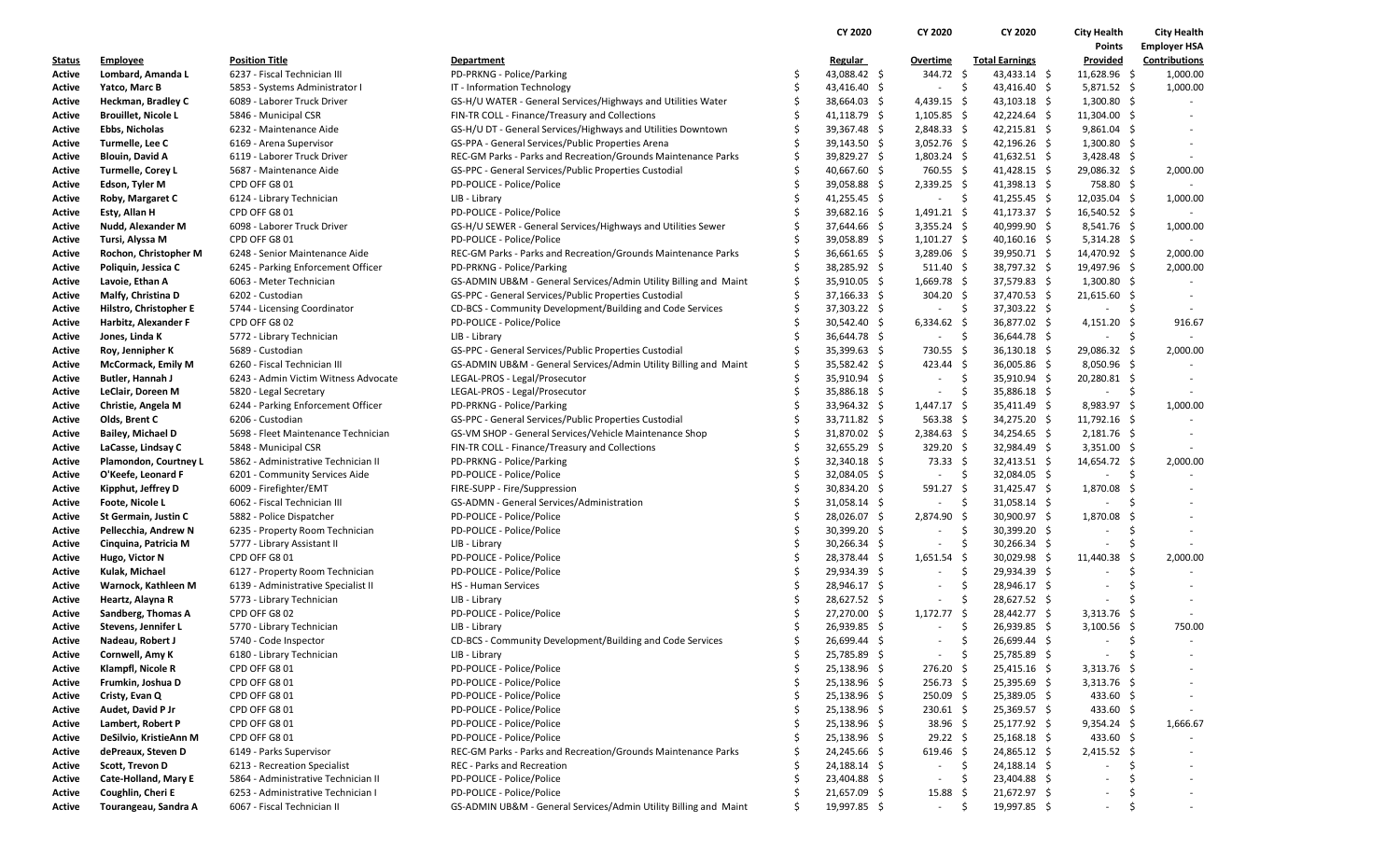|               |                              |                                         |                                                                   |     | CY 2020               | CY 2020                  | CY 2020                             | <b>City Health</b>       | <b>City Health</b>   |
|---------------|------------------------------|-----------------------------------------|-------------------------------------------------------------------|-----|-----------------------|--------------------------|-------------------------------------|--------------------------|----------------------|
|               |                              |                                         |                                                                   |     |                       |                          |                                     | Points                   | <b>Employer HSA</b>  |
| <u>Status</u> | <b>Employee</b>              | <b>Position Title</b>                   | <b>Department</b>                                                 |     | <b>Regular</b>        | Overtime                 | <b>Total Earnings</b>               | Provided                 | <b>Contributions</b> |
| Active        | Sanchez, Bailey M            | 6212 - Recreation Specialist            | <b>REC - Parks and Recreation</b>                                 |     | 19,422.75 \$          | $\sim$                   | \$<br>19,422.75 \$                  | $\sim$                   | -\$                  |
| Active        | Benetua, Leah H              | 5785 - Library Page                     | LIB - Library                                                     |     | 18,885.33 \$          | $\sim$                   | \$<br>18,885.33 \$                  | $\sim$                   | - Ś                  |
| Active        | Glas-Pellegrini, Barbara J   | 5782 - Library Page                     | LIB - Library                                                     | -S  | 18,480.47 \$          |                          | Ŝ<br>18,480.47 \$                   | $\overline{\phantom{a}}$ | - Ś                  |
| Active        | Lemay, Gary S                | 5749 - Associate Engineer               | CD-ES - Community Development/Engineering Services                |     | 17,372.00 \$          | $\sim$                   | \$<br>17,372.00 \$                  | 217.32 \$                |                      |
| Active        | Chaput, Donald A             | 5712 - Custodian                        | GS-PPC - General Services/Public Properties Custodial             |     | $16,217.57$ \$        | $\sim$                   | \$<br>$16,217.57$ \$                | $\blacksquare$           | -\$<br>$\sim$        |
| Active        | Garey, Kenneth A             | 5690 - Custodian                        | GS-PPC - General Services/Public Properties Custodial             | -\$ | 16,177.46 \$          | $\sim$                   | \$<br>16,177.46 \$                  | ÷,                       | -Ś                   |
| Active        | Raby, John E Jr              | 6104 - Laborer Truck Driver             | GS-H/U HWY 1 - General Services/Highways and Utilities Hwy Crew1  | -Ś  | $14,189.16$ \$        | $1,591.12 \div$          | 15,780.28 \$                        | $\overline{\phantom{a}}$ | Ŝ.                   |
| Active        | <b>Fairchild, Frederic P</b> | 6226 - Permit Technician                | CD-BCS - Community Development/Building and Code Services         |     | 15,509.80 \$          | $\sim$                   | -\$<br>15,509.80 \$                 | $\overline{\phantom{a}}$ | Ś.                   |
| Active        | Vinnenberg, Sarah M          | 5881 - Police Dispatcher                | PD-POLICE - Police/Police                                         | S.  | 14,868.70 \$          | 450.66                   | - \$<br>$15,319.36$ \$              | $651.96$ \$              |                      |
| Active        | Landcastle, Michelle C       | 5781 - Library Page                     | LIB - Library                                                     |     | 15,070.20 \$          | $\sim$                   | \$.<br>15,070.20 \$                 | ÷.                       | -\$                  |
| Active        | Levesque, Cheryl M           | 6199 - Fiscal Technician III            | GS-ADMN - General Services/Administration                         |     | 14,891.28 \$          | $\overline{\phantom{a}}$ | 14,891.28 \$<br>Ŝ.                  |                          | -Ś                   |
| Active        | Testa, Joseph R              | 6225 - Permit Technician                | CD-BCS - Community Development/Building and Code Services         |     | 14,588.29 \$          | $\sim$                   | \$.<br>14,588.29 \$                 | $\overline{\phantom{0}}$ | Ŝ.                   |
| Active        | Hunterwolf, Lindsey K        | 5771 - Library Technician               | LIB - Library                                                     |     | 14,517.32 \$          | $\sim$                   | Ŝ.<br>14,517.32 \$                  | $\overline{\phantom{a}}$ | Ŝ.                   |
| Active        | <b>Myers, Lorraine P</b>     | 5783 - Library Page                     | LIB - Library                                                     |     | $14,314.30 \; \simeq$ | $\overline{\phantom{a}}$ | \$.<br>14,314.30 \$                 | $\overline{\phantom{a}}$ | -Ś                   |
| Active        | Beaudette, Laura G           | 6221 - Library Technician               | LIB - Library                                                     |     | $13,831.52 \div$      | $\sim$                   | \$.<br>13,831.52 \$                 | $\sim$                   | -\$                  |
| Active        | Pickering, Michael A         | 6262 - Labor/Truck Driver               | GS-PPM - General Services/Public Properties Maintenance           |     | $12,606.05$ \$        | $1,213.33$ \$            | $13,819.38$ \$                      | 4,666.96 \$              |                      |
| Active        | Earl, Jeffrey D              | 5694 - Police Mechanic Equipment Techni | GS-VM SHOP - General Services/Vehicle Maintenance Shop            |     | 12,907.21 \$          | $836.95$ \$              | 13,744.16 \$                        | $2,333.48$ \$            |                      |
| Active        | Rodriguez, Nelda P           | 5784 - Library Page                     | LIB - Library                                                     | -S  | $13,322.38$ \$        | $\sim$                   | \$<br>$13,322.38$ \$                | $\overline{\phantom{a}}$ | -\$                  |
| Active        | Roukey, Lori J               | 6222 - Library Technician               | LIB - Library                                                     | Ŝ   | $13,248.00$ \$        | $\sim$                   | \$<br>13,248.00 \$                  | $\sim$                   | -\$                  |
| Active        | Szilagyi, Shane C            | 5722 - Utility Technician               | GS-WWTP MAINT - General Services/Waste Water Treatmnt Plant Maint | Ŝ.  | $12,360.50$ \$        | $285.24$ \$              | $12,645.74$ \$                      | $4,666.96$ \$            |                      |
| Active        | Frail, Jessica H             | 5762 - Fiscal Supervisor                | CD-ES - Community Development/Engineering Services                | -\$ | $12,172.89$ \$        | $135.39 \; \simeq$       | $12,308.28$ \$                      | $2,587.60$ \$            | 1,250.00             |
| Active        | Sharma, Srijana              | 6132 - Custodian                        | REC - Parks and Recreation                                        | S.  | $11,674.71$ \$        | $\sim$                   | \$<br>$11,674.71$ \$                | $\overline{\phantom{a}}$ | \$                   |
| Active        | Verdone, Joyce M             | 5780 - Library Assistant II             | LIB - Library                                                     |     | $10,875.93$ \$        | $\overline{\phantom{a}}$ | Ŝ.<br>$10,875.93$ \$                | $\overline{\phantom{a}}$ | -\$                  |
| Active        | Eastes, Brady J              | 6103 - Laborer Truck Driver             | GS-H/U HWY 3 - General Services/Highways and Utilities Hwy Crew3  | \$  | $9,585.41$ \$         | $1,213.81$ \$            | 10,799.22 \$                        | $2,333.48$ \$            |                      |
| Active        | Miller Lakowicz, Faithe E    | 5776 - Library Technician               | LIB - Library                                                     |     | 10,611.08 \$          | $\sim$                   | \$<br>$10,611.08$ \$                | 4,564.00 \$              |                      |
| Active        | Breton, Janet A              | 6061 - Fiscal Technician III            | GS-ADMN - General Services/Administration                         |     | 10,467.63 \$          | $\sim$                   | Ŝ.<br>$10,467.63$ \$                | $623.36$ \$              |                      |
| Active        | Daniels, Brenda M            | 5838 - Fiscal Technician III            | FIN-CTRL - Finance/Accounting                                     |     | $9,652.36$ \$         | $211.38 \; \text{S}$     | $9,863.74$ \$                       | 970.76 \$                |                      |
| Active        | Muccio, Patricia A           | 5779 - Library Assistant II             | LIB - Library                                                     |     | $8,652.38$ \$         | $\sim$                   | -\$<br>$8,652.38$ \$                | $\overline{\phantom{a}}$ | -\$                  |
| Active        | Bilodeau, Craig A Jr         | CPD OFF G8 01                           | PD-POLICE - Police/Police                                         | Ŝ   | $7,271.60$ \$         | 77.92 \$                 | 7,349.52 \$                         | ٠                        | -Ś                   |
| Active        | Gallicchio, Justin D         | CPD OFF G8 01                           | PD-POLICE - Police/Police                                         |     | $7,271.60$ \$         | 77.91 \$                 | $7,349.51$ \$                       | $\overline{\phantom{a}}$ | Ŝ.                   |
| Active        | Putney, Andrew M             | CPD OFF G8 01                           | PD-POLICE - Police/Police                                         |     | $7,271.60$ \$         | $58.43 \quad $$          | 7,330.03 \$                         | $\overline{\phantom{a}}$ | -\$                  |
| Active        | Philibotte, David L          | 6168 - Custodian                        | GS-PPC - General Services/Public Properties Custodial             |     | $6,902.84$ \$         | $\sim$                   | -\$<br>$6,902.84$ \$                | ٠                        | -\$                  |
| Active        | Ritz, Kristen L              | 5863 - Administrative Technician II     | PD-POLICE - Police/Police                                         |     | $6,441.60$ \$         | 15.10                    | \$<br>$6,456.70$ \$                 | $1,648.44$ \$            | 1,167.00             |
| Active        | <b>Follansbee, Jeffrey S</b> | 6241 - Guest Services Associate         | REC - Parks and Recreation                                        |     | $6,363.02$ \$         | $\sim$                   | \$<br>$6,363.02$ \$                 | $\overline{\phantom{a}}$ | -\$                  |
| Active        | Worster, Amy M               | 6255 - Library Page                     | LIB - Library                                                     | Ś   | $5,825.62$ \$         | $\sim$                   | Ŝ<br>$5,825.62$ \$                  | ٠                        | -Ś                   |
| Active        | Allison, Lora A              | 6212 - Recreation Specialist            | <b>REC - Parks and Recreation</b>                                 |     | $5,709.57$ \$         | $\sim$                   | $\ddot{\varsigma}$<br>$5,709.57$ \$ | $\overline{\phantom{0}}$ | Ŝ.                   |
| Active        | Bukowski, Rebecca            | 6126 - Senior Citizen Coordinator       | <b>REC - Parks and Recreation</b>                                 |     | 4,856.03 \$           | $\sim$                   | \$<br>4,856.03 \$                   | ٠                        | Ŝ.                   |
| Active        | Whiting, Tara L              | 6240 - Guest Services Associate         | REC - Parks and Recreation                                        |     | 4,818.91 \$           | $\sim$                   | -Ś<br>$4,818.91$ \$                 |                          | Ŝ.                   |
| Active        | Thorne, Jason A              | 6096 - Laborer Truck Driver             | GS-H/U HWY 2 - General Services/Highways and Utilities Hwy Crew2  |     | $3,196.82 \quad$ \$   | $1,610.91$ \$            | 4,807.73 \$                         |                          | Ŝ.                   |
| Active        | <b>Merrill, Camron M</b>     | 6210 - Maintenance-Operations Flex Tech | GS-ADMN - General Services/Administration                         |     | $3,530.00$ \$         | $1,032.52$ \$            | $4,562.52$ \$                       |                          | \$                   |
| Active        | Douglas, Angelina M          | 6214 - Custodian                        | <b>REC</b> - Parks and Recreation                                 | Ś   | $4,448.71$ \$         | $\sim$                   | \$<br>$4,448.71$ \$                 |                          | \$                   |
| Active        | Einsiedel, Michael E III     | CPD OFF G8 02                           | PD-POLICE - Police/Police                                         |     | $4,363.20$ \$         | $20.45$ \$               | $4,383.65$ \$                       | $\sim$                   | -\$                  |
| Active        | Kosowicz, Emily E            | 6151 - Library Page                     | LIB - Library                                                     | -S  | 4,220.86 \$           | $\overline{\phantom{a}}$ | 4,220.86 \$<br>-\$                  |                          | -S                   |
| Active        | Brown, Kathy E               | 5778 - Library Assistant II             | LIB - Library                                                     | \$  | $4,021.10$ \$         | $\sim$                   | \$<br>$4,021.10$ \$                 |                          | Ś                    |
| Active        | Durgin, Shawn M              | <b>SHARED Laborer Truck Driver</b>      | GS-H/U HWY 1 - General Services/Highways and Utilities Hwy Crew1  |     | $2,900.81$ \$         | 945.02                   | $3,845.83$ \$<br>-\$                |                          | \$                   |
| Active        | Walsh, Dustin J              | 6215 - Guest Services Associate         | REC - Parks and Recreation                                        |     | 3,169.52 \$           | $\overline{\phantom{a}}$ | -\$<br>3,169.52 \$                  |                          | \$                   |
| Active        | Duclos, Jerry N              | 6211 - Maintenance Technician           | REC - Parks and Recreation                                        | Ŝ   | $2,995.20$ \$         | 56.16                    | $3,051.36$ \$<br>-\$                |                          | S                    |
| Active        | Brennan, Katya L             | 6218 - Guest Services Associate         | REC - Parks and Recreation                                        |     | $2,505.60$ \$         | $\overline{\phantom{a}}$ | \$<br>$2,505.60$ \$                 |                          | \$                   |
| Active        | Zlatunic, Ivo                | 6133 - Custodian                        | REC - Parks and Recreation                                        |     | $2,286.73$ \$         | $\sim$                   | Ŝ<br>$2,286.73$ \$                  | $\overline{\phantom{a}}$ | Ś.                   |
| Active        | Robinson, Rebecca J          | 6257 - Library Technician               | LIB - Library                                                     |     | $1,554.59$ \$         |                          | \$.<br>$1,554.59$ \$                | $\overline{\phantom{a}}$ | -\$                  |
| Active        | Mignanelli, Chrisopher R     | 6220 - Guest Services Associate         | REC - Parks and Recreation                                        |     | $1,392.39$ \$         | $\overline{\phantom{a}}$ | -\$<br>$1,392.39$ \$                | $\sim$                   | -\$                  |
| Inactive      | King, Timothy F              | CPD LT B (+20) G13 08                   | PD-POLICE - Police/Police                                         |     | 131,957.29 \$         | 34,969.88 \$             | 166,927.17 \$                       | 20,506.80 \$             | 2,000.00             |
| Inactive      | Martel, Steven L             | CPD OFF CRO G8 06B                      | PD-POLICE - Police/Police                                         |     | $101, 114.94$ \$      | 33,079.37 \$             | 134,194.31 \$                       | 24,409.20 \$             | 2,000.00             |
| Inactive      | <b>McIntire, Aaron M</b>     | 6186 - Deputy Fire Chief                | FIRE-ADMN - Fire/Administration                                   |     | 126,519.31 \$         | $\sim$                   | \$<br>126,519.31 \$                 | 27,331.44 \$             | 2,000.00             |
|               |                              |                                         |                                                                   |     |                       |                          |                                     |                          |                      |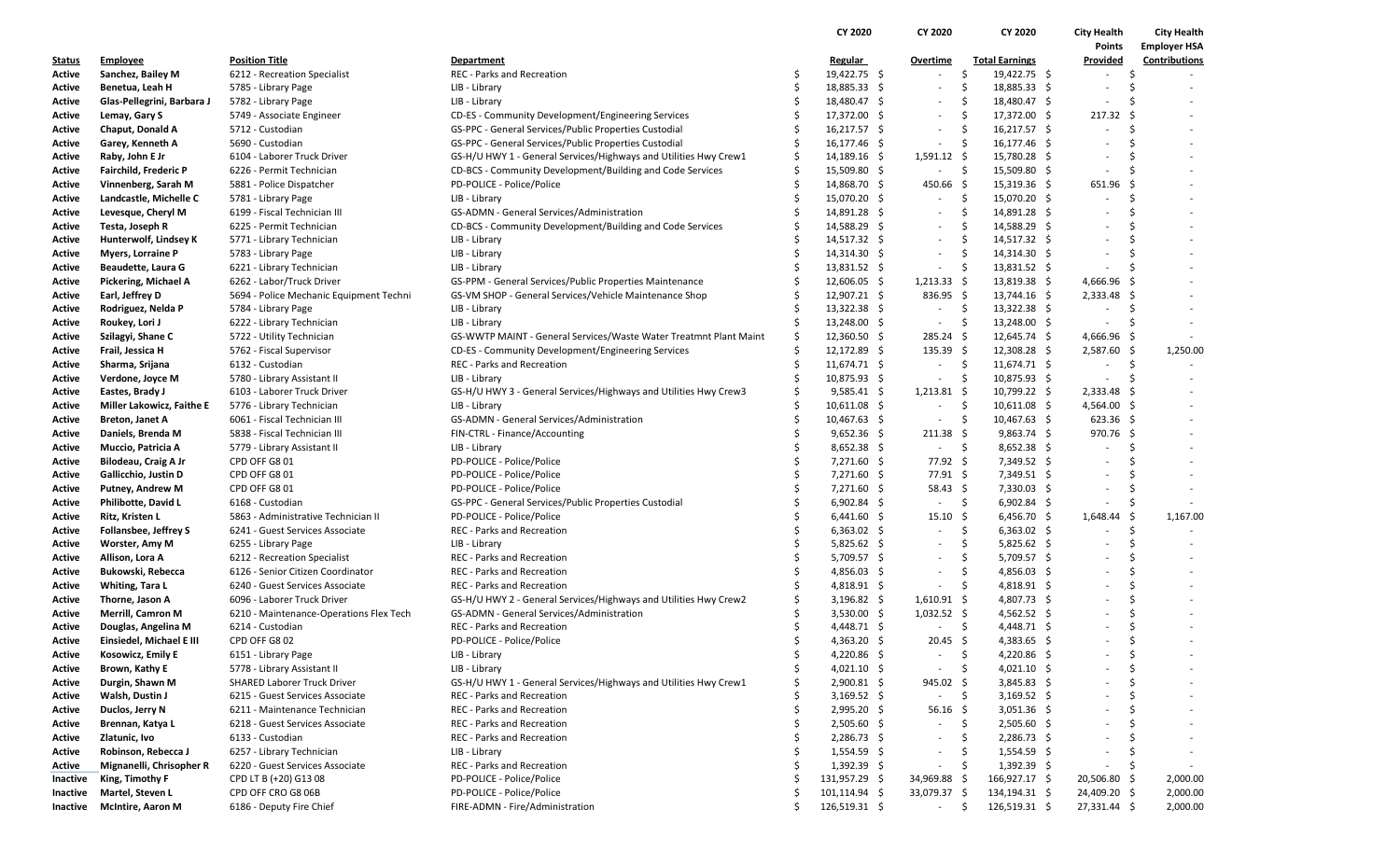|               |                               |                                         |                                                                  |    | CY 2020              | CY 2020                  |                       | CY 2020          | <b>City Health</b> | <b>City Health</b>  |
|---------------|-------------------------------|-----------------------------------------|------------------------------------------------------------------|----|----------------------|--------------------------|-----------------------|------------------|--------------------|---------------------|
|               |                               |                                         |                                                                  |    |                      |                          |                       |                  | Points             | <b>Employer HSA</b> |
| <u>Status</u> | <b>Employee</b>               | <b>Position Title</b>                   | <b>Department</b>                                                |    | <b>Regular</b>       | Overtime                 | <b>Total Earnings</b> |                  | Provided           | Contributions       |
| Inactive      | Halvorsen, Paul A             | 5818 - Assistant City Prosecutor        | LEGAL-PROS - Legal/Prosecutor                                    | \$ | 126,086.51 \$        | $\sim$                   | \$<br>126,086.51 \$   |                  | $2,607.84$ \$      |                     |
| Inactive      | Deschenes, Brian A            | 6071 - Road Crew Supervisor             | GS-H/U HWY 2 - General Services/Highways and Utilities Hwy Crew2 | \$ | 94,986.78 \$         | $17,225.14$ \$           | 112,211.92 \$         |                  | $10,321.92$ \$     | 1,000.00            |
| Inactive      | <b>Marcotte, Scott</b>        | 6029 - Firefighter/EMT                  | FIRE-SUPP - Fire/Suppression                                     | \$ | 97,908.75 \$         | 12,497.42 \$             | 110,406.17 \$         |                  | 18,858.36 \$       | 2,000.00            |
| Inactive      | Pepin, Michael T              | 5999 - Firefighter Paramedic            | FIRE-SUPP - Fire/Suppression                                     | \$ | 84,674.75 \$         | 25,077.58 \$             | $109,752.33$ \$       |                  | 21,072.72 \$       | 2,000.00            |
| Inactive      | <b>Endres, Steven</b>         | 5817 - Assistant City Prosecutor        | LEGAL-PROS - Legal/Prosecutor                                    | Ś  | 102,573.60 \$        | $\overline{\phantom{a}}$ | -\$<br>102,573.60 \$  |                  | 20,483.76 \$       |                     |
| Inactive      | Stewart, Jeffrey M            | 6250 - Project FIRST Director           | FIRE-ADMN - Fire/Administration                                  | \$ | $98,266.13$ \$       |                          | \$                    | $98,266.13$ \$   | 10,079.04 \$       |                     |
| Inactive      | Kuehne, Alyssa L              | 5816 - Assistant City Prosecutor        | LEGAL-PROS - Legal/Prosecutor                                    |    | 77,028.36 \$         | $\sim$                   | \$                    | 77,028.36 \$     | 28,438.08 \$       |                     |
| Inactive      | Eaton, Frank M                | 5694 - Police Mechanic Equipment Techni | GS-VM SHOP - General Services/Vehicle Maintenance Shop           | Ś  | 74,065.74 \$         | $1,303.70$ \$            |                       | 75,369.44 \$     | 22,070.64 \$       | 2,000.00            |
| Inactive      | Robinson, Timothy P           | 5964 - Fire Captain                     | FIRE-SUPP - Fire/Suppression                                     | \$ | 64,958.99 \$         | $4,815.98$ \$            |                       | 69,774.97 \$     | $10,036.64$ \$     |                     |
| Inactive      | <b>Womersley, Brian P</b>     | CPD OFF CID G8 06M                      | PD-POLICE - Police/Police                                        | Ś  | $55,442.26$ \$       | $6,653.36$ \$            |                       | $62,095.62$ \$   | $18,562.16$ \$     | 2,000.00            |
| Inactive      | Simonds, Donna M              | 5848 - Municipal CSR                    | FIN-TR COLL - Finance/Treasury and Collections                   | Ŝ  | 47,988.48 \$         | $1,358.87$ \$            |                       | 49,347.35 \$     | 7,831.20 \$        | 1,000.00            |
| Inactive      | Del Rosso, Donna M            | 5795 - Welfare Case Technician          | <b>HS - Human Services</b>                                       | \$ | 48,732.18 \$         | $\sim$                   | \$                    | 48,732.18 \$     | $2,607.84$ \$      |                     |
| Inactive      | Lane, Carol B                 | 5863 - Administrative Technician II     | PD-POLICE - Police/Police                                        | Ś  | 46,752.69 \$         | $\sim$                   | \$                    | 46,752.69 \$     | 17,393.52 \$       | 2,000.00            |
| Inactive      | Delman, Stephen J             | CPD OFF G8 04                           | PD-POLICE - Police/Police                                        | Ś  | 44,837.25 \$         | 1,230.86 \$              |                       | 46,068.11 \$     | $11,627.46$ \$     |                     |
| Inactive      | Wilson, Steven H              | 6105 - Maintenance Aide                 | GS-PPM - General Services/Public Properties Maintenance          | \$ | 45,296.52 \$         | $469.41 \text{ }$        |                       | 45,765.93 \$     | $13,905.36$ \$     |                     |
| Inactive      | Andrus, Daniel L              | 5955 - Fire Chief                       | FIRE-ADMN - Fire/Administration                                  | \$ | 43,675.86 \$         | $\overline{\phantom{a}}$ | \$                    | 43,675.86 \$     | $5,645.61$ \$      |                     |
| Inactive      | Yeaton, Keith L               | 6081 - Equipment Operator II            | GS-H/U HWY 4 - General Services/Highways and Utilities Hwy Crew4 | \$ | 39,631.99 \$         | 3,071.95 \$              |                       | 42,703.94 \$     | 22,055.40 \$       |                     |
| Inactive      | Pearl, Michael D              | CPD LT B (+20) G11 10E                  | PD-POLICE - Police/Police                                        | \$ | 38,699.47 \$         | $1,825.69$ \$            |                       | $40,525.16$ \$   | $2,509.16$ \$      |                     |
| Inactive      | LeMahieu, Charles W           | 6090 - Laborer Truck Driver             | GS-H/U SEWER - General Services/Highways and Utilities Sewer     | \$ | 38,054.48 \$         | 2,030.29 \$              |                       | 40,084.77 \$     | $3,740.16$ \$      |                     |
| Inactive      | Getman, Heather J             | 6061 - Fiscal Technician III            | GS-ADMN - General Services/Administration                        | Ś  | 36,549.26 \$         | $\overline{\phantom{a}}$ | -\$                   | 36,549.26 \$     | 21,592.08 \$       |                     |
| Inactive      | Cassidy, Michael D            | CPD OFF CID G8 06B                      | PD-POLICE - Police/Police                                        | \$ | 33,326.70 \$         | $1,527.71$ \$            |                       | 34,854.41 \$     | 4,847.68 \$        |                     |
| Inactive      | <b>Mulholland, Michelle M</b> | 5857 - Deputy City Clerk                | <b>CLERK - City Clerk</b>                                        |    | 33,159.80 \$         | $\sim$                   | -\$                   | 33,159.80 \$     | $623.36$ \$        |                     |
| Inactive      | Normand, Parker J             | 6098 - Laborer Truck Driver             | GS-H/U SEWER - General Services/Highways and Utilities Sewer     | Ś  | 30,689.74 \$         | $2,172.20$ \$            |                       | 32,861.94 \$     | $1,056.90$ \$      |                     |
| Inactive      | Gottheimer, Elizabeth A       | 5770 - Library Technician               | LIB - Library                                                    | \$ | 32,791.55 \$         | $\sim$                   | -\$                   | 32,791.55 \$     | $2,493.44$ \$      |                     |
| Inactive      | Kinney, Brian R               | 6211 - Maintenance Technician           | <b>REC</b> - Parks and Recreation                                | Ś  | 28,352.32 \$         | $\sim$                   | -\$                   | 28,352.32 \$     | 13,083.06 \$       |                     |
| Inactive      | Chrisman, Michael F           | 6102 - Laborer Truck Driver             | GS-H/U HWY 4 - General Services/Highways and Utilities Hwy Crew4 | \$ | 24,465.09 \$         | $3,071.72$ \$            |                       | 27,536.81 \$     | $1,615.60$ \$      |                     |
| Inactive      | Judge, Laura M                | 5776 - Library Technician               | LIB - Library                                                    | \$ | 25,298.57 \$         | $\sim$                   | \$                    | 25,298.57 \$     | $5,903.32$ \$      | 1,000.00            |
| Inactive      | Anderson, Bryant A            | 5749 - Associate Engineer               | CD-ES - Community Development/Engineering Services               | \$ | 25,298.14 \$         | $\sim$                   | \$                    | $25,298.14$ \$   | $6,272.90$ \$      |                     |
| Inactive      | Carew, Jennifer A             | CPD OFF G8 05                           | PD-POLICE - Police/Police                                        | Ś  | $19,028.25$ \$       | $1,576.69$ \$            |                       | 20,604.94 \$     | 2,487.48 \$        |                     |
| Inactive      | Brown, Darren K               | 5807 - Tree Maintenance Specialist      | GS-H/U HWY 5 - General Services/Highways and Utilities Tree Crew | \$ | 15,418.92 \$         | $2,647.88$ \$            |                       | 18,066.80 \$     | $11,918.51$ \$     |                     |
| Inactive      | Ramsey, Christopher E Jr      | 6063 - Meter Technician                 | GS-ADMIN UB&M - General Services/Admin Utility Billing and Maint | \$ | 15,526.45 \$         | $1,016.72$ \$            |                       | $16,543.17$ \$   | 12,545.80 \$       |                     |
| Inactive      | Elliott, Dylan S              | 5807 - Tree Maintenance Specialist      | GS-H/U HWY 5 - General Services/Highways and Utilities Tree Crew | \$ | $15,156.32 \quad$ \$ | $936.00$ \$              |                       | $16,092.32 \div$ | $623.36$ \$        |                     |
| Inactive      | Sarro, Mark J                 | 5882 - Police Dispatcher                | PD-POLICE - Police/Police                                        | \$ | $13,098.11 \quad $$  | $153.54 \pm 5$           |                       | $13,251.65$ \$   | 7,373.04 \$        |                     |
| Inactive      | Lund, Earle L                 | 5838 - Fiscal Technician III            | FIN-CTRL - Finance/Accounting                                    | Ś  | $9,154.64$ \$        | $115.88 \; \simeq$       |                       | $9,270.52$ \$    | $1,540.16$ \$      |                     |
| Inactive      | Smith, Matthew H              | 6084 - Pavement Marking Signage Tech    | GS-H/U HWY 1 - General Services/Highways and Utilities Hwy Crew1 | \$ | $7,016.49$ \$        | $1,621.75$ \$            |                       | $8,638.24$ \$    | $1,780.16$ \$      |                     |
| Inactive      | <b>Harrington, Amy H</b>      | 5883 - Police Dispatcher                | PD-POLICE - Police/Police                                        | \$ | 7,497.60 \$          | $\sim$                   | -\$                   | 7,497.60 \$      | 2,338.56 \$        | 1,167.00            |
| Inactive      | Penna, Karen M                | 5881 - Police Dispatcher                | PD-POLICE - Police/Police                                        | Ś  | 7,347.68 \$          | $\overline{\phantom{a}}$ | -\$                   | 7,347.68 \$      | 890.08 \$          |                     |
| Inactive      | Peters, Michael J             | 5698 - Fleet Maintenance Technician     | GS-VM SHOP - General Services/Vehicle Maintenance Shop           | Ś  | $5,318.00$ \$        | $1,539.41$ \$            |                       | $6,857.41$ \$    | $1,032.84$ \$      |                     |
| Inactive      | Koch, Hannah R                | 5881 - Police Dispatcher                | PD-POLICE - Police/Police                                        | Ś  | $6,483.30$ \$        | $\overline{\phantom{a}}$ | \$                    | $6,483.30$ \$    | 108.40%            |                     |
| Inactive      | Coventry, Duane E             | 5853 - Systems Administrator I          | IT - Information Technology                                      | Ś  | $6,280.10$ \$        | $\overline{\phantom{a}}$ | \$                    | $6,280.10$ \$    | $1,335.12$ \$      |                     |
| Inactive      | Sonia-Bolduc, Aidan M         | 6255 - Library Page                     | LIB - Library                                                    | Ś  | $5,444.74$ \$        | $\overline{\phantom{a}}$ | -\$                   | $5,444.74$ \$    |                    | Š.                  |
| Inactive      | Grayson, Avery C              | 6133 - Custodian                        | <b>REC</b> - Parks and Recreation                                | Ś  | $3,541.60$ \$        | $\sim$                   | -\$                   | $3,541.60$ \$    | $\sim$             | Š.                  |
|               | Inactive Bruno, Douglas T     | 6216 - Guest Services Associate         | REC - Parks and Recreation                                       | \$ | $3,086.28$ \$        | $\sim$                   | -\$                   | $3,086.28$ \$    | $\sim$             | S                   |
| Inactive      | Whitten, Haley A              | 5847 - Municipal CSR                    | FIN-TR COLL - Finance/Treasury and Collections                   | Ś  | $1,553.92$ \$        | $\sim$                   | -\$                   | $1,553.92$ \$    | $\sim$             |                     |
| Inactive      | Cyr, Taylor J                 | CPD OFF G8 02                           | PD-POLICE - Police/Police                                        |    | $1,457.12 \quad$ \$  | 78.06 \$                 |                       | $1,535.18$ \$    | 15.23              |                     |
| Inactive      | <b>Martinen, Abbygale S</b>   | 6220 - Guest Services Associate         | REC - Parks and Recreation                                       | Ś  | $1,449.54$ \$        | $\overline{\phantom{a}}$ | -\$                   | $1,449.54$ \$    | $\sim$             | S                   |
| Inactive      | Doe, Methuselah W             | 6242 - Custodian                        | <b>REC</b> - Parks and Recreation                                | \$ | $1,369.56$ \$        |                          | \$                    | $1,369.56$ \$    |                    |                     |
| Inactive      | Rider, Emily S                | 6219 - Guest Services Associate         | REC - Parks and Recreation                                       |    | $1,130.68$ \$        | $\sim$                   | -\$                   | $1,130.68$ \$    |                    | Ś                   |
| Inactive      | Hanley, Grace S               | 6151 - Library Page                     | LIB - Library                                                    | Ś  | $1,125.48$ \$        | $\sim$                   | -\$                   | $1,125.48 \pm 5$ |                    | S                   |
| Inactive      | Sartorelli, Sarah A           | 6217 - Guest Services Associate         | <b>REC</b> - Parks and Recreation                                | \$ | $1,077.68$ \$        | $\overline{\phantom{a}}$ | -\$                   | $1,077.68$ \$    |                    |                     |
| Inactive      | Brown, Cassandra L            | CPD OFF G803                            | PD-POLICE - Police/Police                                        |    | $1,058.90$ \$        | $\overline{\phantom{a}}$ | \$                    | $1,058.90$ \$    | 108.40             |                     |
| Inactive      | Linares, Brian W              | 6218 - Guest Services Associate         | <b>REC</b> - Parks and Recreation                                |    | $980.30\frac{2}{3}$  | $\sim$                   | \$                    | $980.30 \div$    | $\sim$             | S                   |
| Inactive      | <b>Bartlett, Jennifer A</b>   | 6207 - Custodian                        | GS-PPC - General Services/Public Properties Custodial            | \$ | $575.53$ \$          |                          | -\$                   | $575.53$ \$      |                    | \$                  |
| Inactive      | Nichols, Jeremiah R           | 6211 - Maintenance Technician           | <b>REC - Parks and Recreation</b>                                |    | $180.28 \; \simeq$   | ٠                        | -\$                   | $180.28 \div$    | $\sim$             | \$<br>$\sim$        |
|               |                               |                                         |                                                                  |    |                      |                          |                       |                  |                    |                     |